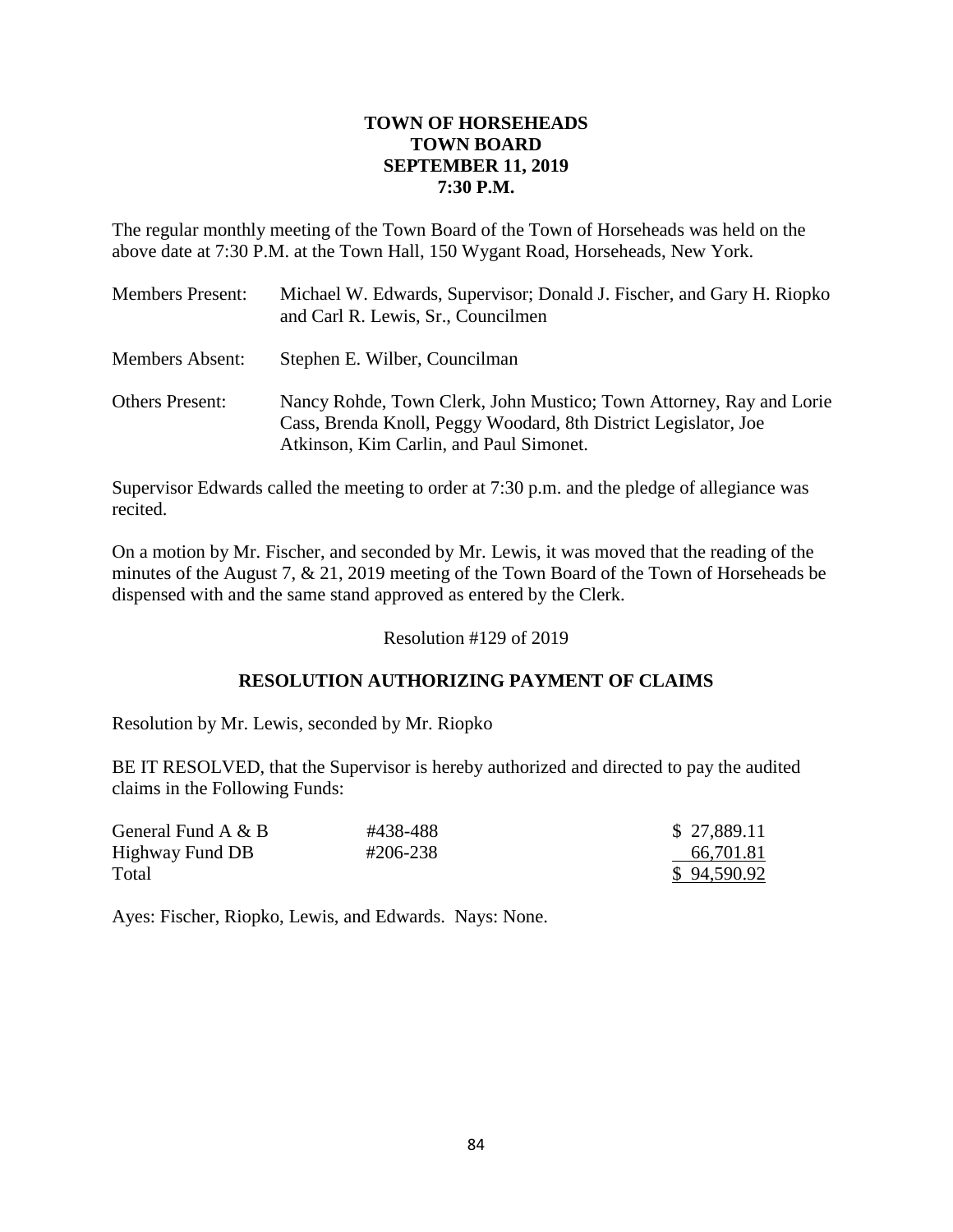.

### Resolution #130 of 2019

## **REPORTS OF TOWN OFFICERS**

On a motion by Mr. Lewis, and seconded by Mr. Riopko, it was moved that the August, 2019 reports of the Supervisor in the General and Highway Funds, reports of the Town Justices, Code Enforcement Office, Highway Superintendent, Town Clerk, Assessor, and Youth Bureau be received and placed on file.

Ayes: Fischer, Riopko, Lewis, and Edwards. Nays: None.

Correspondence:

- Charter Communications –Notice of upcoming changes (08/10 &15/ 2019).
- Records Destruction Request Assessor's Office (08/21/2019).
- Resignation Letter Joan R. O'Dell, Town Historian (09/01/2019).
- Resignation Letter Thomas R. Skebey, Code Enforcement Director (08/23/2019).

On a motion by Mr. Lewis and seconded by Mr. Riopko, it was moved that the correspondence be received and placed on file.

Ayes: Fischer, Riopko, Lewis, and Edwards. Nays: None.

No one came forward during the audience participation portion of the meeting.

## Resolution #131 of 2019

## **RESOLUTION AUTHORIZING RECORDS DESTRUCTION REQUEST ASSESSOR'S OFFICE**

Resolution by Mr. Fischer, seconded by Mr. Riopko

BE IT RESOLVED the Town Board hereby authorizes the Assessor's office to destroy the following records:

| Series number:   | Inclusive Dates:                     |
|------------------|--------------------------------------|
| MU-1-2.657 $(a)$ | 1970-2013 Tentative Assessment Rolls |
| $MU-1-2.657(b)$  | 1982-2008 Final Assessment Rolls     |
| MU-1-12.653      | 1995-2000 Tax Grievance Files        |
| $MU-1-11.652(b)$ | 2009-2012 Renewal Tax Exemptions     |

Ayes: Fischer, Riopko, Lewis, and Edwards. Nays: None.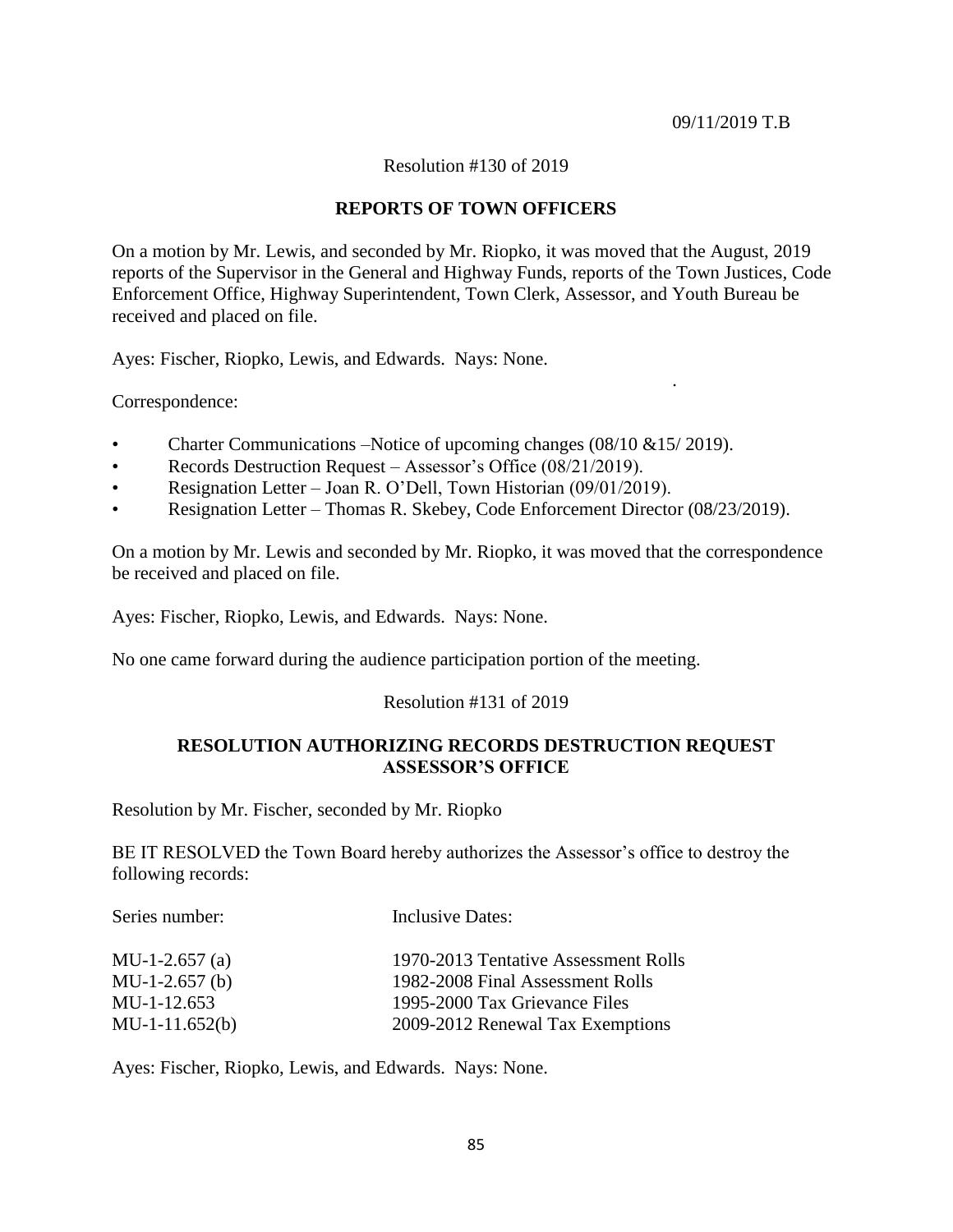The Discussion and possible action regarding the dedication of a detention basin located at Gardner Road and St. Andrews Drive was tabled at this time.

The discussion on the Cable Franchise Agreement renewal with Charter Communications remains tabled to the October 9, 2019 Town Board meeting.

The discussion on the Elmira Heights Code Enforcement Contract (carried from August meeting) will be tabled to the October meeting.

## **PUBLIC HEARING REZONING 36, 40 & 54 LEVEL ACRES**

At this time the Supervisor turn the meeting over to the attorney for the Town to conduct the Public Hearing regarding the rezoning of premises known as 36, 40 & 54 Level Acres. The Town Planning Board has recommended the area be rezoned to a Planned Unit Development for the purpose of accommodating the Newtown Creek Community, Inc., a manufactured home community located at 26 & 40 Level Acres in its further development due to restrictions relating to lot size and composition and to set conditions and requirements on premises located at 54 Level Acres, regarding use of the premises for a motor vehicle sales, repair and service establishment, excluding permanent or temporary parking or storage of vehicles or trailers which are used or have been used for transport of waste that create an odor defined as: "No continuous, frequent or repetitive emissions of odorous gases or other odorous matter which are perceptible in such quantities as to be readily detectable, without instruments, at the property line of the lot from which they are emitted, either at ground level or habitable elevation."

The attorney for the Town read the notice of public hearing as published in the Elmira Star Gazette, gave instructions on the conduct of the public hearing, and opened the hearing for anyone who wished to speak.

As no one came forward to speak, a motion was made by Mr. Fischer, and seconded by Mr. Lewis to close the public hearing.

Ayes: Fischer, Riopko, Lewis, and Edwards. Nays: None.

## **DISCUSSION AND POSSIBLE ACTION REGARDING THE REZONING 36, 40 & 54 LEVEL ACRES TO LEVEL ACRES PLANNED UNIT DEVELOPMENT**

No action was taken with regard to this matter. The attorney for the Town offered the following for consideration by the Town Board prior to the October meeting.

The premises located at 36  $\&$  40 Level Acres (TM #49.02-5-2  $\&$ 3) are owned by Upstate Commercial Properties, LLC and currently are being operated under a Special Permits granted under Town Code §204-101(14) or its predecessor section, which would continue under the proposed Planned Unit Development. The current tenant, MBI, is a waste hauler and uses the premises not only for the purposes intended under the Special Permits, but also for permanent or temporary storage of trailers being used or which have been used to haul waste or other material,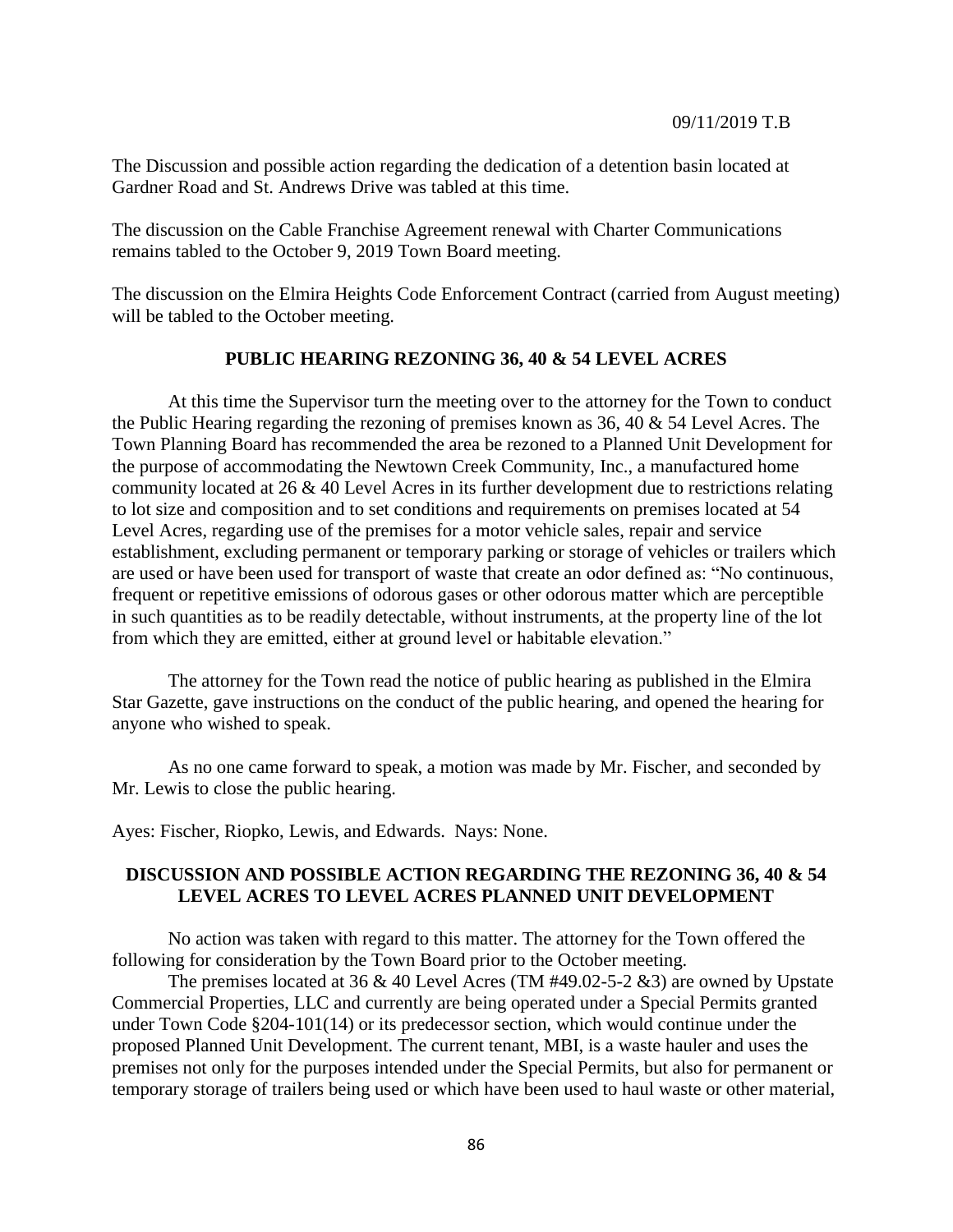which at various times cause odors emanating therefrom, which have on occasion have disturbed the adjacent property owners and occupants. The Town Board members have received numerous complaints and on occasion have been on site to actually experience the odor personally. The Planning Board's recommendation is the premises known as 36-40 Level Acres be included in the Planned Unit Development and remain subject to the provisions of the Special Permits granted to the premises, as well as, a provision that the use of any premises located within the Planned Unit Development shall not create or be the source of any odors as follows: "No continuous, frequent or repetitive emissions of odorous gases or other odorous matter which are perceptible in such quantities as to be readily detectable, without instruments, at the property line of the lot from which they are emitted, either at ground level or habitable elevation."

Further with regard to the premises currently owned by Newtown Creek Community, Inc, located at 54 Level Acres Dr. and used as a manufacture home community or mobile home park, shall be subject to the conditions following:

To promote the health, safety, morals and general welfare of the inhabitants of the community and the public at large, the property known as 54 Level Acres Dr., as part of the Level Acres PUD shall be subject to the regulations, as follows:

DEFINITIONS: The following terms shall have the meanings indicated:

**LOT LINE** -A line dividing one lot from another or from a street or any public place.

**MANUFACTURED HOME**- A factory-manufactured dwelling unit built on or after June 15, 1976, and conforming to the requirements of the Department of Housing and Urban Development (HUD), Manufactured Home Construction and Safety Standards, 24 CFR 3280, April 1, 1993, transportable in one or more sections, which, in the traveling mode, is eight feet (2,438 mm) or more in width or 40 feet (12,192 mm) or more in length, or, when erected on site, is 320 square feet (29.7 m2), minimum, constructed on a permanent chassis and designed to be used with or without a permanent foundation when connected to the required utilities and includes the plumbing, heating, air-conditioning and electrical systems contained therein. The term "manufactured home" shall also include any structure that meets all the requirements of this definition except the size requirements and with respect to which the manufacturer voluntarily files a certification required by the federal Department of Housing and Urban Development and complies with the standards established under the national Manufactured Housing Construction and Safety Act of 1974, as amended. The term "manufactured home" shall not include any selfpropelled recreational vehicle.

**MANUFACTURED HOME, FACTORY (MODULAR HOME)**- A structure designed primarily for residential occupancy, constructed by a method or system of construction whereby the structure or its components are wholly or in substantial part manufactured in manufacturing facilities, intended or designed for permanent installation, or assembly and permanent installation, on a building site.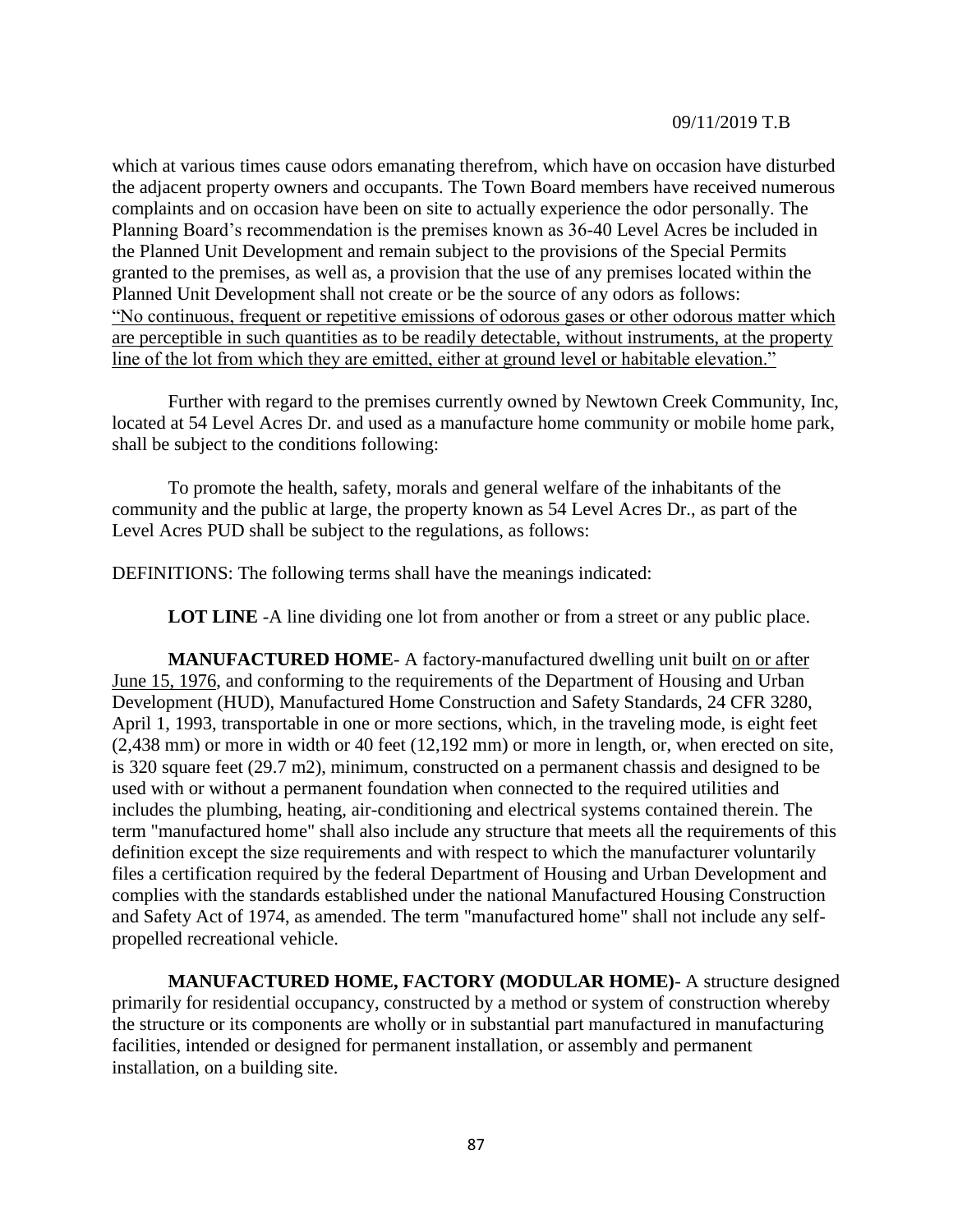**MANUFACTURED/MOBILE HOME LOT**-A parcel of land for the placement of a single unit designed for occupancy and the accessory structures incident to it, including any open space.

**MANUFACTURED/MOBILE HOME LOT WIDTH** -The mean distance measured parallel to the front lot line between the two side lot lines.

**MANUFACTURED/MOBILE HOME PARK**-A parcel of land under single ownership which is improved for the placement of manufactured/mobile homes for non-transient use and which is offered to the public for the placement of manufactured/mobile homes.

**MANUFACTURED/MOBILE HOME STAND**- That part of a lot which has been reserved for the placement of the manufactured/mobile home.

**MOBILE HOME**-A factory-manufactured dwelling unit built prior to June 15, 1976, with or without a label certifying compliance with NFPA, ANSI or a specific state standard, transportable in one or more sections, which, in the traveling mode, is eight feet (2,438 mm) or more in width or 40 feet (12,192 mm) or more in length, or, when erected on site, is 320 square feet (29.7 m2), minimum, constructed on a permanent chassis and designed to be used with or without a permanent foundation when connected to the required utilities, and includes the plumbing, heating, air-conditioning and electrical systems contained therein. The term "mobile home" shall not include travel trailers or any self-propelled recreational vehicle.

**RECREATIONAL VEHICLE (RV)-**A motorized, self-propelled vehicle containing sleeping and other facilities for temporary habitation.

**STAND AREA**-That part of a mobile/manufactured home lot which is reserved for the placement of the mobile/manufactured home stand. The stand area shall be located according to the minimum distances specified in the PUD regulation

**TINY HOUSE-**Homes that are 400 square feet or less, which may be constructed on a lot in place of a manufactures/mobile home.

**TRAILER, CAMPER-**A recreational vehicle containing sleeping and other facilities for habitation and intended to be towed or carried by another vehicle.

LICENSE REQUIRED. It shall be unlawful for any persons to construct, maintain, operate, alter or extend a manufactured/mobile home park within the limits of the Town of Horseheads, unless such person shall first obtain a license therefor. Such license shall be renewed annually.

Renewal or transfer of license.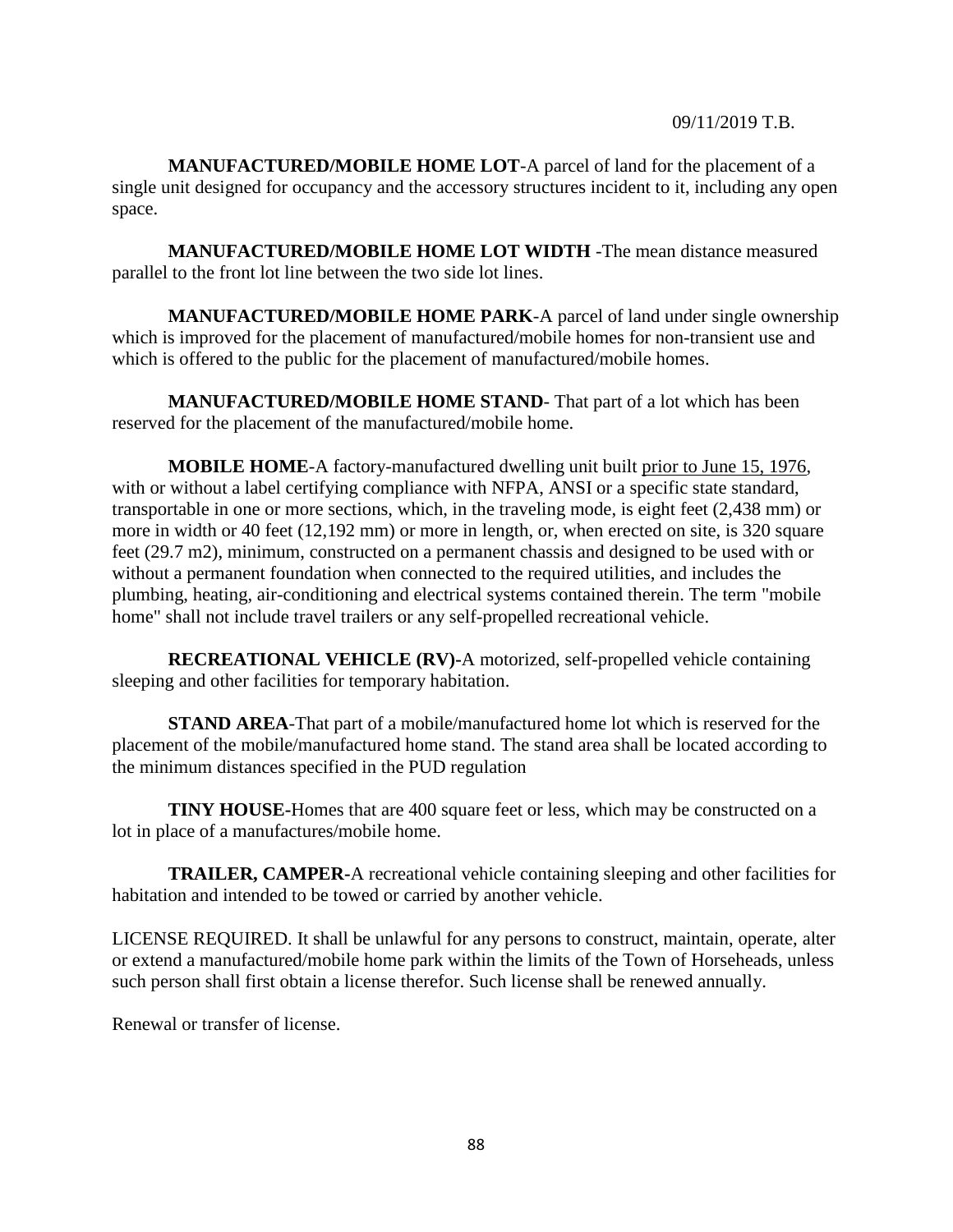A. Application for renewal of license. Upon application, in writing, for renewal of a license and upon payment of the annual license fee, the Town Board shall renew such license for another year. Such applicant shall certify that no change has been made since the last licensing period and said trailer park conforms to all local laws, statutes and regulations applicable thereto. If any changes have taken place in the mobile home park, the applicant must produce a revised plan showing that said changes comply with this chapter and all other local laws and regulations applicable thereto.

B. Application for transfer of license. Upon application, in writing, for transfer of a license (or temporary permit) and payment of the transfer fee, the Town Board shall issue a transfer.

Fees.

A. The annual license fee for each manufactured/mobile home park shall be as set forth from time to time by resolution of the Town Board.

B. The fee for transfer of an annual license (or temporary permit) shall be as set forth from time to time by resolution of the Town Board.

C. The temporary permit fee for each one-hundred-eighty-day period shall be as set forth from time to time by resolution of the Town Board.

Enforcement; inspections.

A. This PUD regulation shall be enforced by the Code Enforcement Officer, and said officer and his or her inspectors shall be authorized and have the right in the performance of their duties to enter any premises and make such inspections as are necessary to determine satisfactory compliance with this chapter and regulations issued hereunder. Such entrance and inspection shall be accomplished at reasonable times and in emergencies whenever necessary to protect the public interest.

B. Owners, agents, operators and occupants shall be responsible for providing access at reasonable times to all parts of the premises within their control to the Enforcement Officer or to his or her inspectors acting in the performance of their duties.

C. It shall be the duty of the Town Board:

(1) To cause periodic inspections of all licensed premises at a minimum of 12 months and to inspect premises in pending applications for licenses or temporary permits and shall report the inspection of said manufactured/mobile home parks in the official minutes of the Town Board.

(2) To investigate all complaints made under this PUD regulation.

(3) To request the Town Attorney to take appropriate legal action on all violations of this PUD regulation.

Notices; hearings; orders.

A. Upon determination by the Enforcement Officer that there has been a violation of any provisions of this chapter or regulations issued hereunder, the Enforcement Officer shall give notice of such violation(s) in the following manner: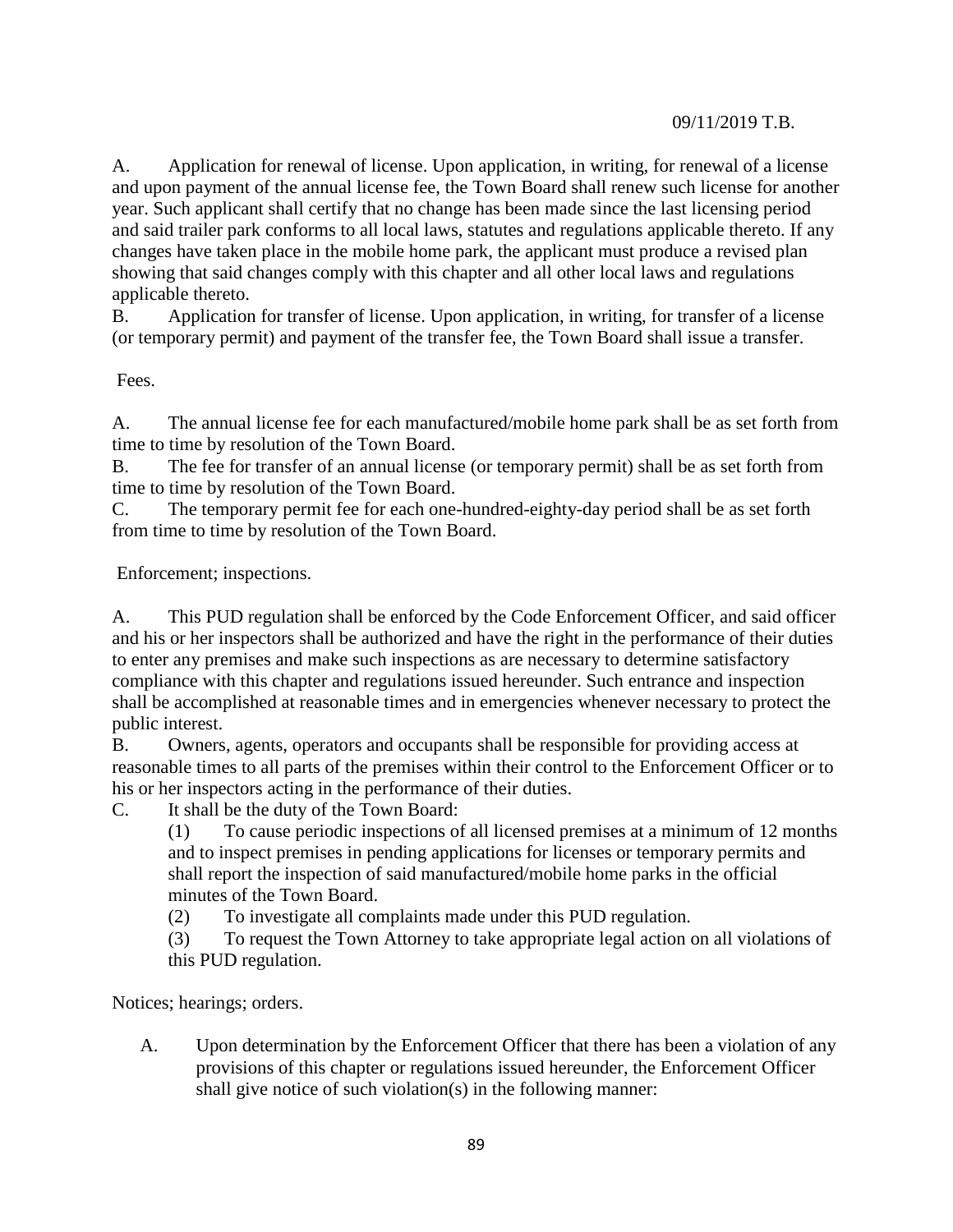- (1) The notice shall be in writing.
- (2) The notice shall include a statement of the reasons for its issuance.
- (3) The notice shall state a reasonable time for the performance of any act(s) necessary for compliance.
- (4) The notice shall contain an outline of remedial action which, if taken, will effect compliance.
- (5) The notice shall be served by certified mail and directed to the licensee of the licensed premises as stated in the application, and such notification shall be deemed sufficient legal notice under this chapter.
- B. Any person affected by any notice which has been issued in connection with the enforcement of this chapter may request and shall be granted a hearing before the Town Board, provided that such person shall file with the Town Board a written petition requesting such hearing and setting forth a statement of the grounds therefor within 20 days after receipt of the notice. The filing of the request for a hearing shall serve to stay the notice, except in case of an order issued under Chapter 132 § 132-9E of The Code of the Town of Horseheads. Upon receipt of said petition, the Town Board shall set a time and place for such hearing, which time shall be not later than 30 days after the day on which the petition was filed and shall give the petitioner written notice thereof.
- C. Within 30 days after such hearing, the Town Board shall issue an order, in writing, sustaining, modifying or withdrawing the notice, which order shall be served as directed in Chapter 132 § 132-9A. Upon failure to comply with any order sustaining or modifying a notice, the license of the mobile home park affected by the order shall be revoked.
- D. The proceedings of such hearing, together with a copy of every notice and order related thereto, shall be entered as a matter of public record in the office of the Enforcement Officer.
- E. Whenever the Enforcement Officer finds that an emergency exists which requires immediate action to protect the public health, he or she may, without notice or hearing, issue an order stating the existence of such emergency and requiring that such action be taken as he or she may deem necessary to meet the emergency, including the suspension of the license or temporary permit or the closing of a park and evacuation of all occupants. Notwithstanding any other provisions of this chapter, such order shall be effective immediately. Any person to whom such an order is directed shall comply therewith immediately but, upon petition to the Town Board, shall be afforded a hearing as soon as possible. The provisions of Chapter 132§ 132- 9C and D of the Code of the Town of Horseheads shall be applicable to such hearing and the order issued thereafter.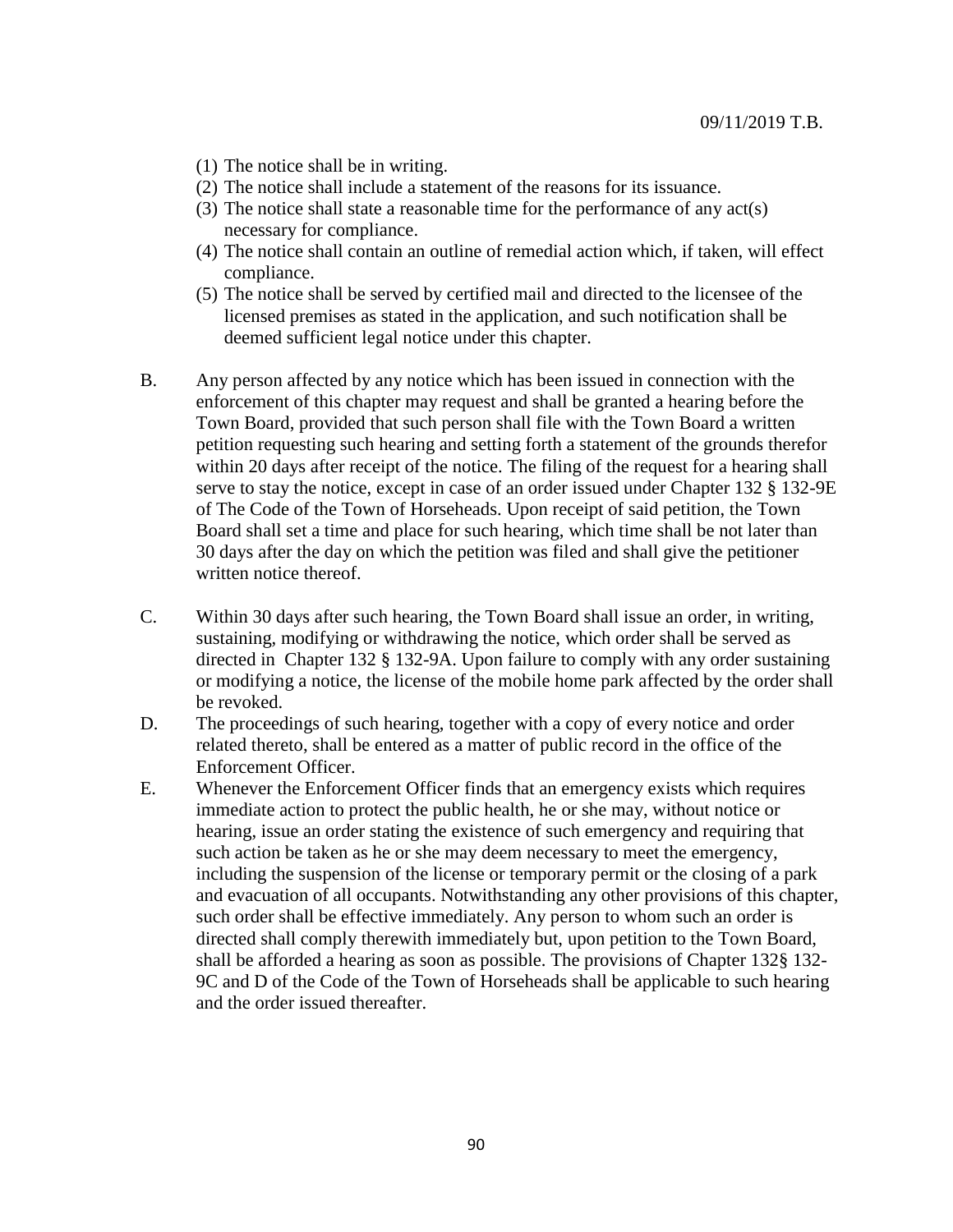- A. Areas for nonresidential use.
	- (1) If facilities are provided for servicing, maintenance and management, including laundry facilities, said facilities shall be landscaped with trees and shrubs and shall provide adequate off-street parking space and shall be adequately maintained, cleaned and improved.
	- (2) Nothing contained in this section shall prevent the sale of a mobile home connected to water, sewer and electrical distribution and collection systems and located on a mobile home stand within the mobile home park.
- B. Density and mobile home lot size. manufactured/mobile home lot is not less than 20 feet wide and not less than 1000 square feet in area.
- C. Required separation between manufactured/mobile homes. There shall be a separation space of at least 10 feet between a mobile home and any other mobile home on an adjacent lot. Expandable rooms, decks, patios, porches, covered porches, steps, garages, structural addition patios, carports, individual storage facilities, accessory buildings or structures shall be included as a part of the manufactured/mobile home in determining separation and clearance. It is intended that the required separation area shall be maintained as open space, except uncovered porches, measuring less than four (4) from the edge of the manufactured/mobile home and steps.
- D. Required setbacks, buffer strips and screening.
	- (1) All homes shall be located at least 5 feet from any park property or boundary line.
	- (2) A minimum distance of 3 feet shall be maintained between any home and the nearest pavement edge of an adjoining park street.
- E. Park street requirements.
	- (1) General requirements. The internal street system in a mobile home park shall be privately owned, constructed and maintained and shall be designed for safe and convenient access to all spaces and facilities intended for use by park occupants. Alignment and gradient shall be adapted to the topography, to safe movement of anticipated traffic, including emergency vehicles and to satisfactory control of surface water and groundwater.
	- (a) Internal streets.
		- [1] One-way street, parking one side only:
		- [2] Two-way street, parking one side only:
	- (b) Access streets. At points where general traffic enters or leaves the park, regardless of widths specified above, street widths shall be sufficient to permit free movement from or to the public street
	- (2) Required illumination of park street system. All parks shall be furnished with lighting units, either overhead or side lights, or a combination of both, so spaced and equipped as to provide for the safe movement of pedestrians and vehicles.
	- (3) Street construction and design standards.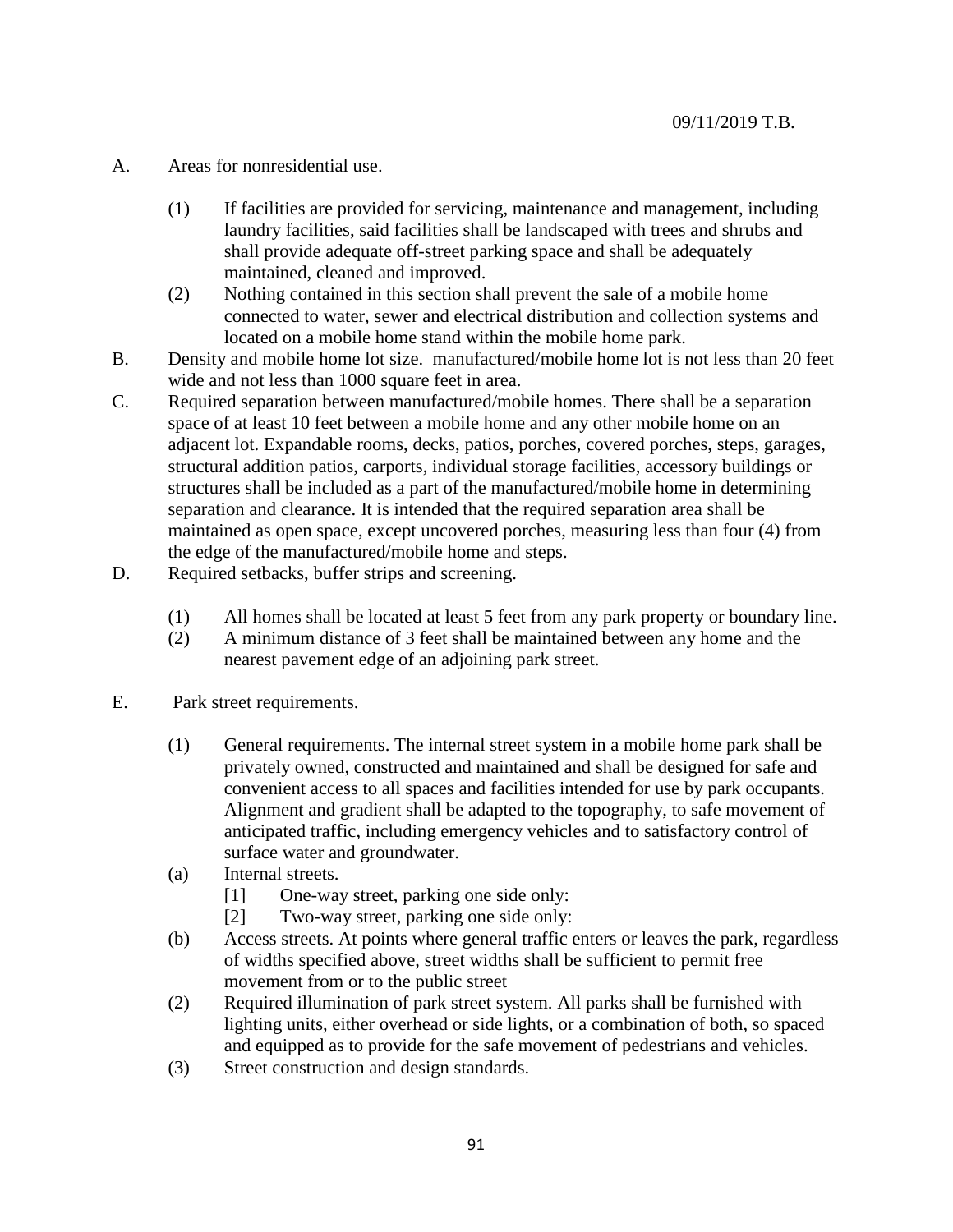- (a) Surface. All streets shall be provided with a smooth, hard, dense surface which shall be durable and well drained under normal use and weather conditions. Pavement edges shall be protected to prevent raveling of the surface and shifting of the base. Street surfaces shall be maintained free of cracks, holes and other hazards.
- (b) Grade. Grades of all streets shall be sufficient to ensure adequate surface drainage.
- F. Off-street parking requirements.
	- (1) Off-street parking areas shall be provided in all manufactured/mobile home parks for the use of park occupants and guests. Such areas shall be furnished at the rate of at least two car spaces for each mobile home lot, each space to be at least 180 square feet in area, plus any required access and maneuvering space or one be located in a designated parking area in park.
- G. Manufactured/mobile home stands. No stand areas shall be closer than 5 feet to the front lot line, and 5 feet to the rear and side lot line.
- H. Storage areas. An enclosed storage facility not exceeding 100 square feet of storage space may be provided on each mobile home lot and shall be so constructed so as to blend aesthetically with the mobile home and surrounding area and be located behind the mobile home or carport or end of driveway. Such facility shall be located in such a way as to maintain the separation requirements of the PUD.
- I. Ground floor area. No home shall have less than 320 square feet of ground floor area.

Water supply system.

- A. General requirements. An adequate, safe and potable supply of water shall be provided in each mobile home park.
- B. Quantity. The water supply shall be of such quantity and supply as required by the New York State, Chemung County Health Department and New York State Building Codes.
- C. Treatment. The treatment of a private water supply shall be in accordance with applicable laws and regulations.

Refuse handling.

A. The storage, collection and disposal of refuse in the park shall be conducted to create no health hazards, rodent harborage, insect breeding areas, accident or fire hazards or air pollution.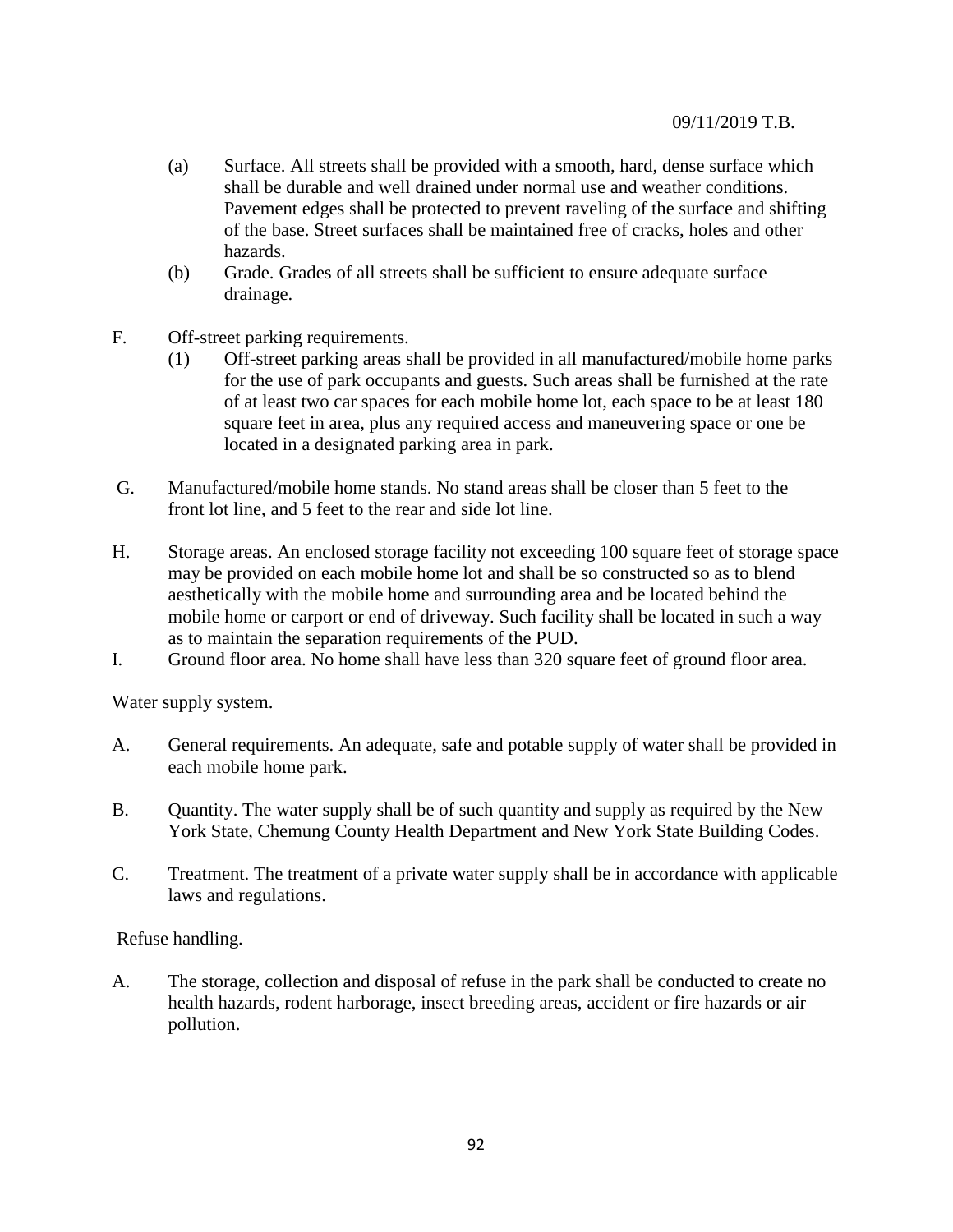- B. If a common refuse storage area is provided, it shall be rodent proof and located not more than 25 feet from any lot. Containers shall be provided in sufficient number and capacity to properly store all refuse.
- C. If refuse containers are to be stored on individual mobile home lots, such containers shall be stored so as to prevent containers from being tipped, to minimize spillage and container deterioration and to facilitate cleaning around them.
- D. Garbage in all common refuse storage areas shall be removed at least twice weekly. Where suitable collection service is not available from private agencies, the park operator shall provide this service.
- E. Disposal of refuse by burning on the site is expressly prohibited.

Self-contained recreational vehicles and campers.

- A. Up to four RVs or campers can be placed in an area that is not an approved lot and a maximum of one in an approved lot for manufactured homes between April 1 to November 1.
- B. At least 10 feet of separation must be maintained between a RV and any structure on an adjacent site (including pop outs, awnings, etc.).
- C. Said vehicles and campers must have Chemung County Health Department approval if required.
- D. Said vehicles and campers must have valid current registration.
- E. Said vehicles and campers must be connected to electric, sewer and water in an approved manner.
- F. Permits must be displayed in a conspicuous place.

Responsibilities of park management.

- A. The person to whom a license for a manufactured/mobile home park is issued shall operate the park in compliance with this chapter and regulations issued hereunder and shall provide adequate supervision to maintain the park, its facilities and equipment in good repair and in a clean and sanitary condition.
- B. The park management shall notify park occupants of all applicable provisions of this chapter and inform them of their duties and responsibilities under this chapter and regulations issued hereunder.
- C. The park management shall supervise the placement of each manufactured/mobile home on its stand, which includes securing its stability and installing all utility connections.
- D. The park management shall maintain a register containing the names of all park occupants. Such register shall be available to any authorized person inspecting the park in their official duties.

Responsibilities of park occupants.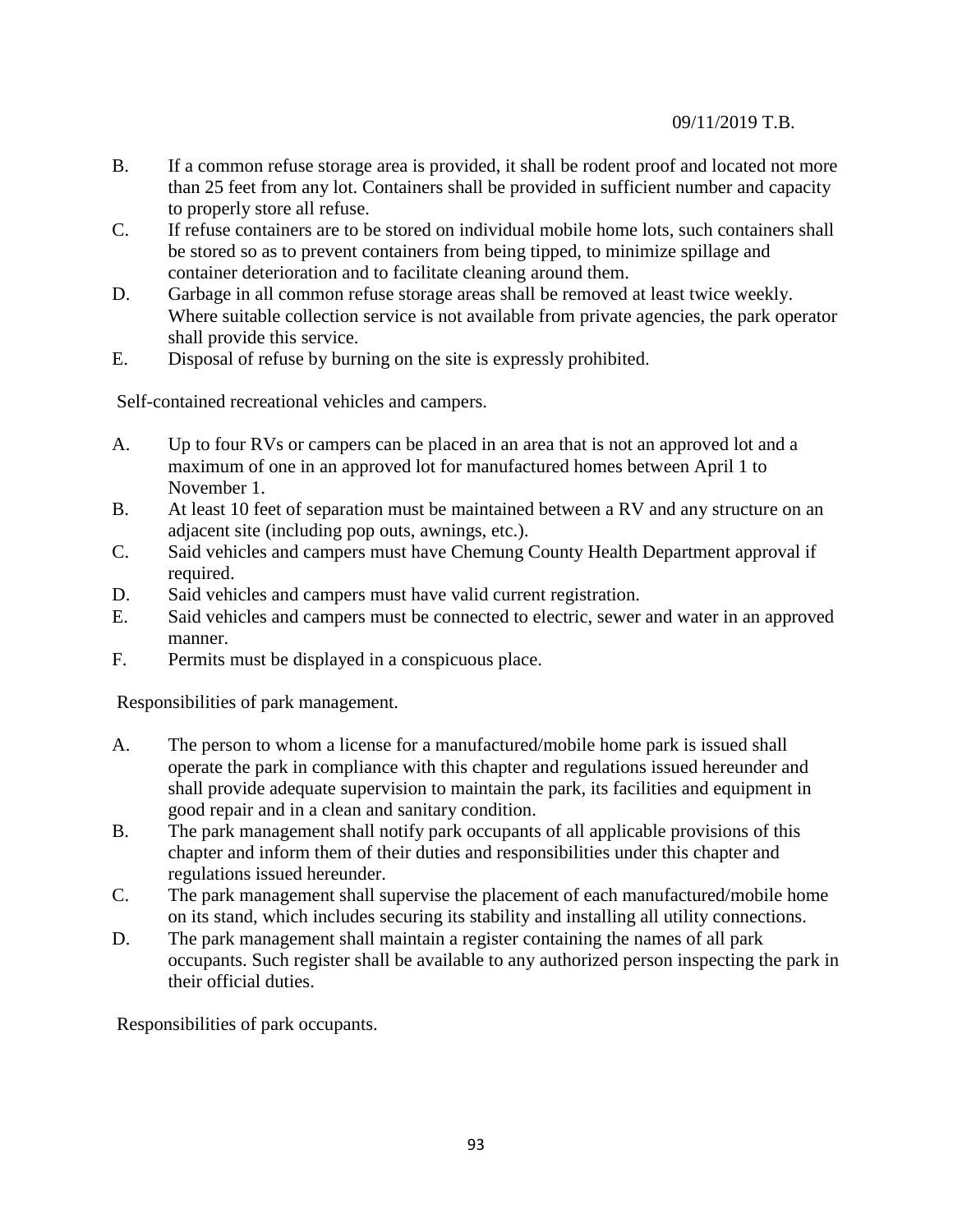- A. The park occupant shall comply with all application requirements of this chapter and regulations issued hereunder and shall maintain his or her mobile home lot, its facilities and equipment in good repair and in a clean and sanitary condition.
- B. The park occupant shall be responsible for the proper placement of his or her mobile home on its mobile home stand and the proper installation of all utility connections in accordance with the instructions of the park management.
- C. The park occupant shall be responsible for complete skirting of his or her mobile home within 30 days of occupancy. Any materials used for skirting or for the construction of enclosed patios, garages or structural additions, patios, carports and individual storage facilities shall provide a finished exterior appearance.

## Scope.

All construction, alteration, movement, enlargement, replacement, repair, equipment, use and occupancy must conform to the applicable provisions of the New York State Building Codes, New York State Health Department, Chemung County Health Department and the applicable Codes of the Town of Horseheads.

Penalties for offenses.

Any person, firm or corporation who violates any provision of this chapter shall be guilty of a misdemeanor and shall be subject to penalties as set forth in The Code of the Town of Horseheads Chapter 1, General Provisions, Article II, General Penalty Interpretation; conflicts with other provisions.

In their interpretation and application, the provisions of this chapter shall be held to be minimum requirements. Whenever the requirements of this chapter are at variance with the requirements of any other lawfully adopted rules, regulation or local law, or building codes the most restrictive, or that imposing the higher standards, shall prevail.

No further action is required at this time. This matter will be carried to the October agenda.

# **PUBLIC HEARING SIGNAGE IN OVERLAY ZONES**

At this time the Supervisor turn the meeting over to the attorney for the Town to conduct the Public Hearing regarding amendment to the Code of the Town of Horseheads relating to the amendment to three overlay zones on the Town regarding signage, to allow digital signage.

The attorney for the Town read the notice of public hearing as published in the Elmira Star Gazette, gave instructions on the conduct of the public hearing, and opened the hearing for anyone who wished to speak.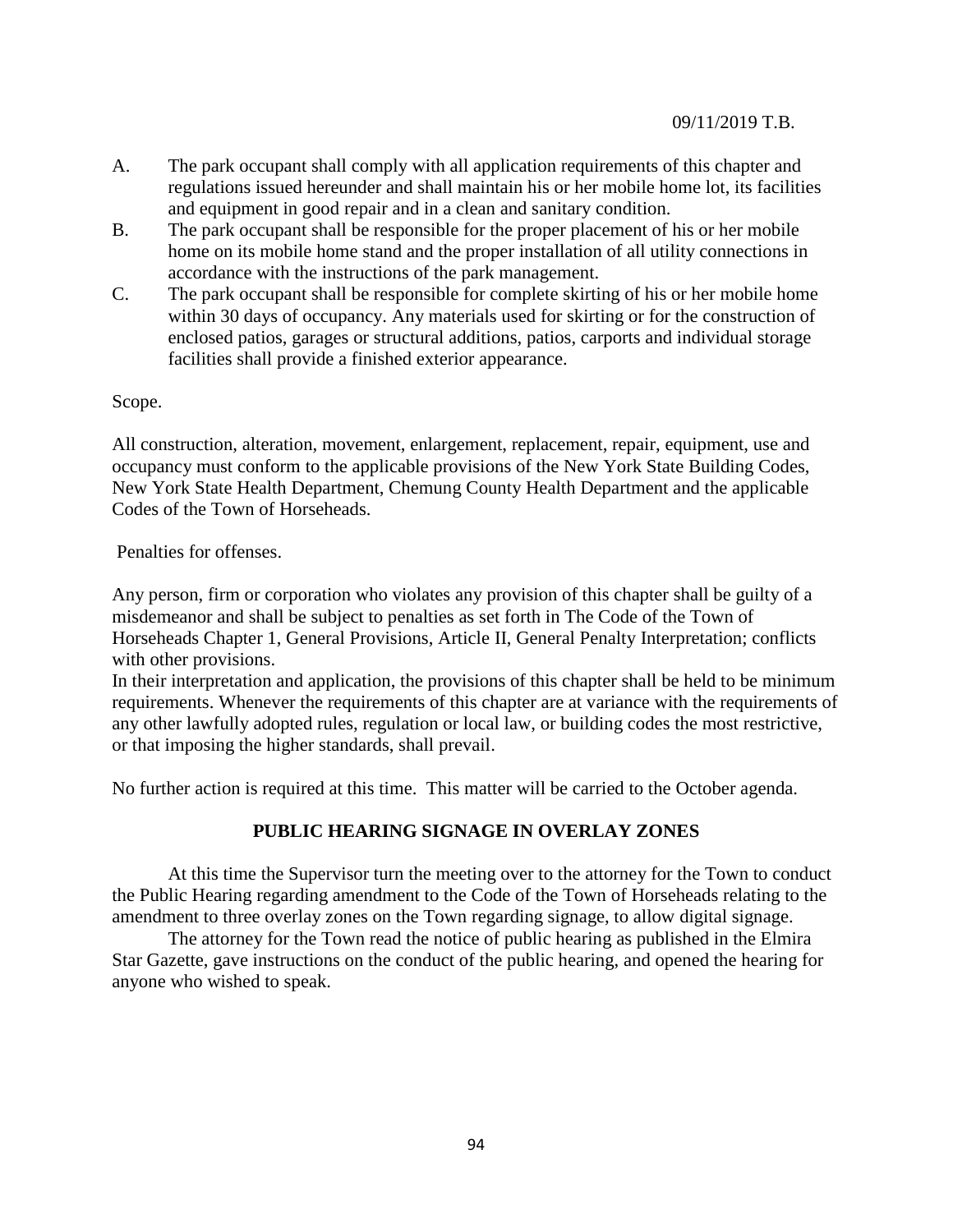As no one came forward to speak, a motion was made by Mr. Fischer, and seconded by Mr. Lewis to close the public hearing.

Ayes: Fischer, Riopko, Lewis, and Edwards. Nays: None.

## Resolution #132 of 2019

## **RESOLUTION AMENDING HIGHWAY CORRIDOR OVERLAY ZONE (HCOD) §204-73.6(G) SIGNAGE**

Resolution by Mr. Fischer, seconded by Mr. Lewis

**WHEREAS**, the Town Board received a letter dated October 2, 2018 from Park Outdoor Advertising of New York, Inc., requesting the Town to amend its sign ordinance to include digital technology/billboards, and 98

**WHEREAS**, the Town Board held a meeting on October 10, 2018 and by motion moved the correspondence be received, placed on file and referred and forwarded to the Planning Board, and

**WHEREAS**, language for signage was last updated in 1985 and due to evolving technology it is time to include language for digital signage, and

**WHEREAS**, Park Outdoor Advertising is located on the Miracle Mile which is part of the Highway Corridor Overlay Zone (HCOD), and

**WHEREAS**, Paul Simonett of Park Outdoor Advertising handed to Board Members an application for Site Plan Review, dated May 31, 2019, Tax Map, titled Ramich Realty Corp. to Park Outdoor Advertising, dated May 24, 2017, marked received as "A", Job #17189, several pictures of example signs, and

**WHEREAS**, this item was be referred to the County, Village of Horseheads, Village of Elmira Heights and the Town of Veteran, and

**WHEREAS**, the Planning Board considered addition of a new 204-73.6(G)(5) Signage, Off Premise Advertising Signs, and recommended to the Town Board for approval, and

**WHEREAS**, by Resolution No. 2019-118 the Town Board set public hearing for September 11,2019 at 7:30 PM regarding the amendment, and

**WHEREAS**, the Town Clerk advertised the public hearing one time in the Elmira Star Gazette on August 26, 2019, and

09/11/2019 T.B.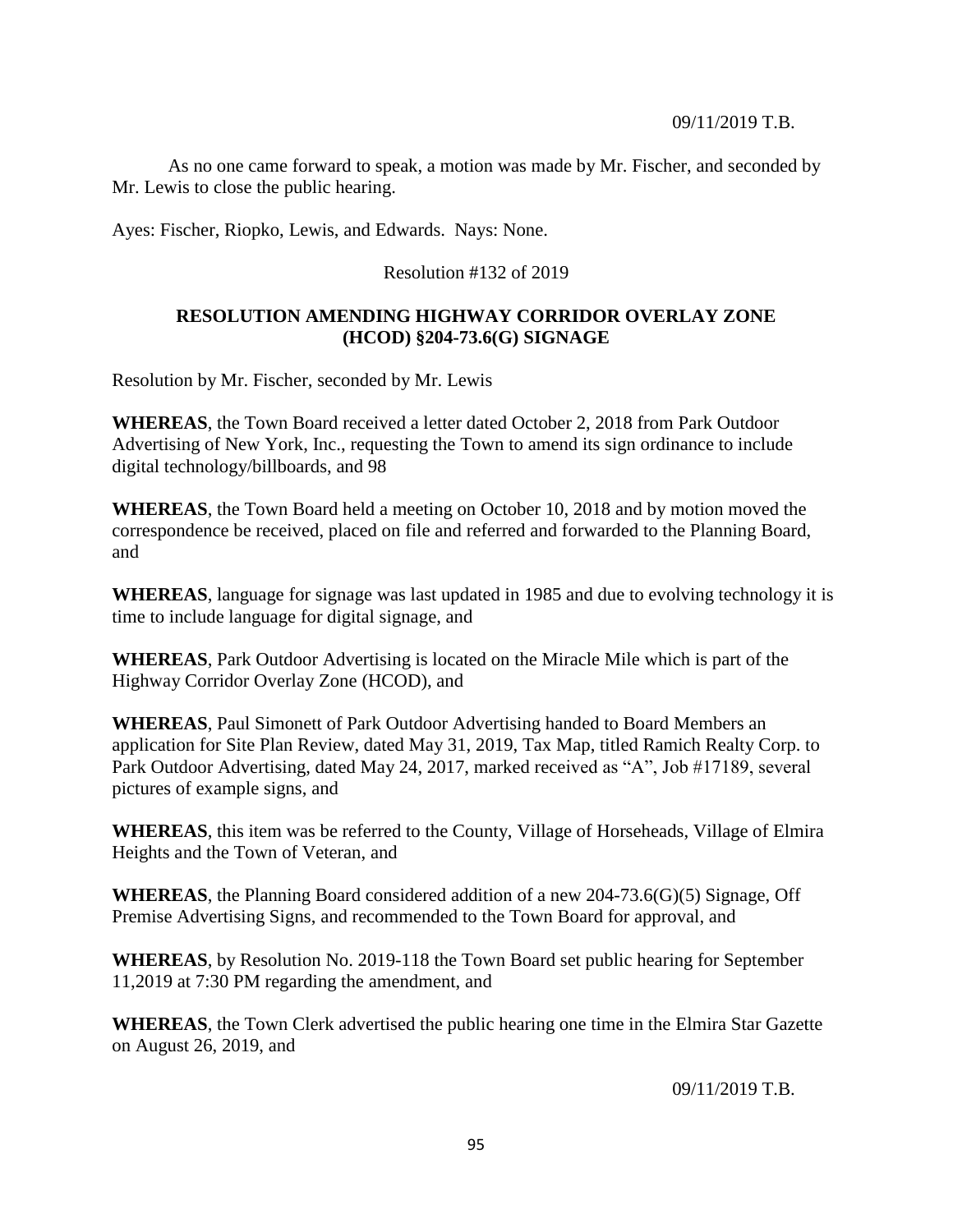**WHEREAS**, the attorney for the Town read the notice of public hearing as published in the Elmira Star Gazette, gave instructions on the conduct of the public hearing, and opened the hearing for anyone who wished to speak.

**WHEREAS**, at the Town Board meeting of September 11, 2019, the attorney for the Town read the public notice opened the public hearing and asked all parties interested in commenting to speak. As no one spoke, the public hearing was closed by motion of the Town Board, and

**WHEREAS,** the Town Board duly considered the same,

**NOW, THEREFORE, BE IT RESOLVED,** that the Town Board of the Town of Horseheads hereby amends the Town Code the as follows:

- A. Renumber §204-73.6(G)(5) to §204-73.6(G)(6).
- B. Add a new  $\S 204-73.6(G)(5)$  as follows:

"Off Premise Digital Advertising Signs: Off-premise signs are an important form of advertising for local and extra-local businesses. However, they are not appropriate in every zoning district. Therefore, off-premise signs are hereby made allowable only in each overlay district on terms and conditions following:

"(a) Area of sign shall not exceed 200 square feet;

"(b) Height of sign including post from grade of road shall not exceed 20 feet; "(c) Digital signs shall conform to all New York State Department of Transportation requirements for Commercial Electronic Variable message Signs (CEVMS) in New York State, as may be amended or replaced from time to time." And be it further,

**RESOLVED** this amendment shall be effective immediately.

Ayes: Fischer, Riopko, Lewis, Wilber and Edwards. Nays: None.

## **PUBLIC HEARING TOWN CODE CELL TOWER REGULATIONS**

At this time the Supervisor turn the meeting over to the attorney for the Town to conduct the Public Hearing regarding amendment to the Code of the Town of Horseheads relating to the amendment to three overlay zones on the Town regarding signage, to allow digital signage.

The attorney for the Town read the notice of public hearing as published in the Elmira Star Gazette, gave instructions on the conduct of the public hearing, and opened the hearing for anyone who wished to speak.

As no one came forward to speak, a motion was made by Mr. Fischer, and seconded by Mr. Lewis to close the public hearing.

Ayes: Fischer, Riopko, Lewis, and Edwards. Nays: None.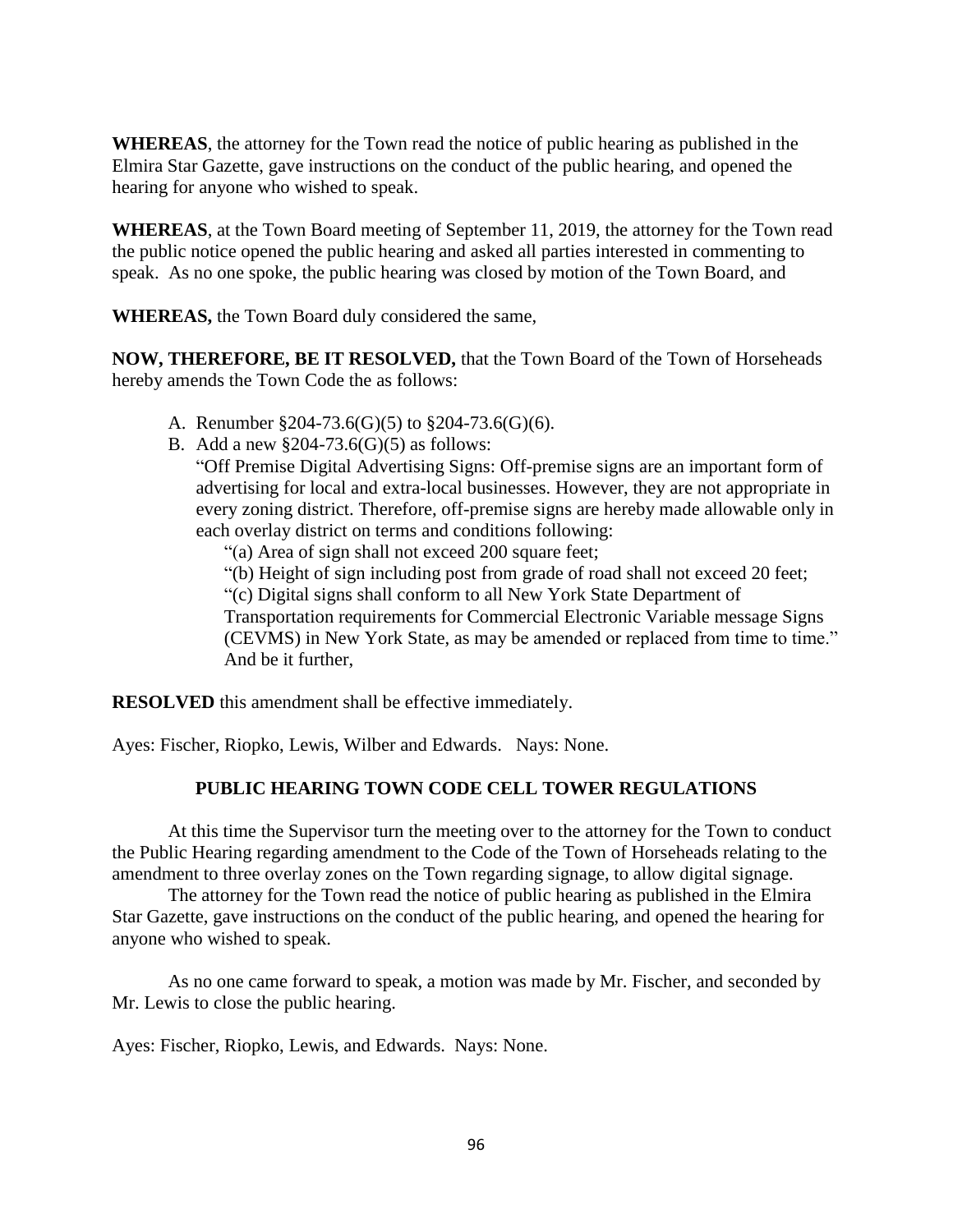## **DISCUSSION AND POSSBILE ACTION REGARDING THE CELL TOWER AMENDMENTS TO THE TOWN CODE**

The Town Board indicated no action would be taken on this matter until the October meeting. The attorney for the Town summarized the matters as follows:

In order to properly incorporate the intended modifications to the ordinance it will be necessary to adopt additions to the General Definitions §204-4, as follows:

**"CO-LOCATION -** The use of a Communications Tower by more than one carrier. Co-location shall include:

- 1. Mounting or installing an antenna facility on a pre-existing structure, and/or
- 2. Modifying a structure for the purpose of mounting or installing an antenna facility on that structure. Modification of a structure for purposes of co-location shall include the reasonable replacement and/or relocation of an existing structure to accommodate the addition of a new Communications Tower on an existing structure. For purposes of Co-location, there shall be no net increase in the total number of poles.

**"COMMUNICATIONS TOWER -** A structure on which transmitting and/or receiving antennae are located. This includes, but is not limited to, freestanding towers, guyed towers, monopoles, and similar structures, as defined below:

- 1) FREESTANDING LATTICE TOWER Lattice tower with no external stabilizing mechanism outside of the foundation perimeter onto which antennas are affixed.
- 2) GUYED TOWER Lattice tower supported by wire anchors.
- 3) MONOPOLE A single pole of variable cross section onto which antennas are affixed.
- 4) WIRELESS TELECOMMUNICATIONS FACILITY, SMALL CELL OR MICRO-CELL as such term is used in the industry and described in 47 CFR §  $1.1312(e)(2)$ , as may be amended from time to time.
- 5) OTHER poles, whips or antennae.

**"FACILITY –** shall include the communications tower and all appurtenances thereto.

**"FALL ZONE** - A designated zone around a tower, pole or structure that allows for safe landing of debris, ice attached devices or the structure itself in the case of collapse.

**"PWS -** Personal Wireless Service, i.e. Cellular Telephone Service

**["UNIFORM CODE](https://ecode360.com/6720929#6720929) -** The New York State Uniform Fire Prevention and Building Code, as currently in effect and as hereafter amended from time to time."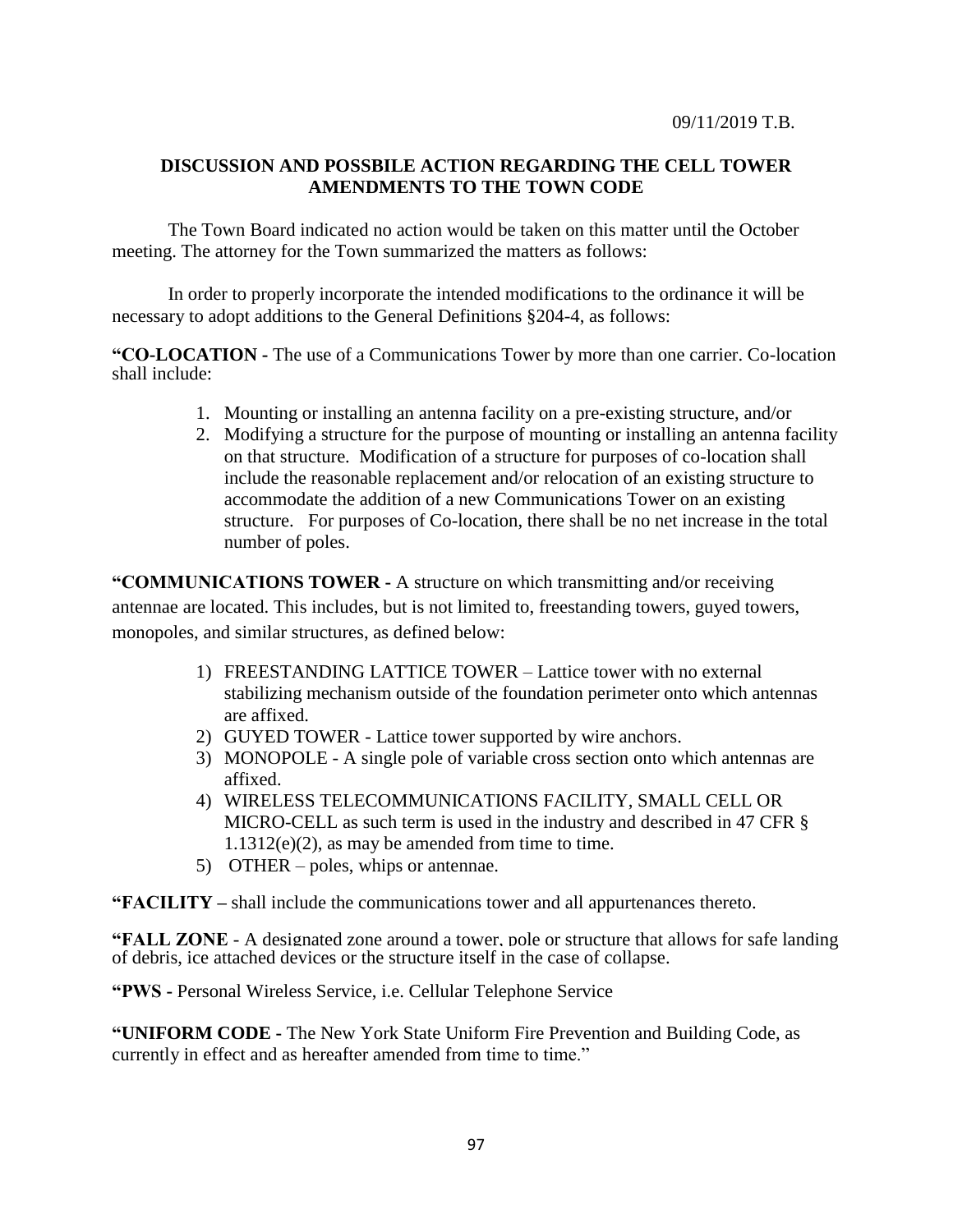Further, the action by the Town Board should repeal Town Code §201-104(I) in its entirety. This will remove the approval procedure as issuance of a Special Permit by the Town Zoning Board of Appeals. The protections which are built in to a Special Permit procedure will be maintained in this amendment, which are a public hearing on certain installations and protection for residential owners who will receive notice of certain installations which may direct them directly.

A new Section shall be added to the Town Code for Zoning with regard to the placement of Communication Towers in the Town of Horseheads, to be added to the Town Code in such sequences, based upon recommendation of General Code Publishers, as follows:

### **Communications Towers**

No communications tower shall hereafter be used, erected, connected to, modified or replaced except pursuant application, information, support materials and review pursuant to site plan procedure as set forth in Chapter 204 Zoning Article XIII Site Plan Review Procedure.

Communications towers shall be allowed in Manufacturing and Agricultural and Hill Zones as a matter of right subject to limitations set forth herein. Communications towers in all other districts may be allowed pursuant to site plan review.

All proposed Personal Wireless Service (PWS) facilities shall require an Full Environmental Assessment Form.

A variance may not be granted by the Zoning Board of Appeals on the basis of use in any district unless said Zoning Board of Appeals receives a positive recommendation of a majority plus one of the Planning Board. Planning Board review hereunder shall cease pending final action on the variance appeal

Communications towers proposed in or within 750 feet of prohibited districts shall be subject to additional requirements as set forth herein. In addition to the information mandated by the foregoing provisions, applicant must demonstrate by or shall and support by substantive evidence:

(a) Signal strength measurements showing that the applicant would not be able to provide service to the area without locating in the described area.

(b) That co-location on existing communications towers would compromise the existing towers' structural integrity and that the tower(s) cannot be modified to support the proposed antenna(s).

(c) That co-location on an existing current structure, utility pole, building or a new communications tower within a permitted district is impossible due to surrounding topography or other land features, whether natural or manmade. The fact that additional cost may be incurred and additional antennas may be required is not conclusive of an inability to so co-locate.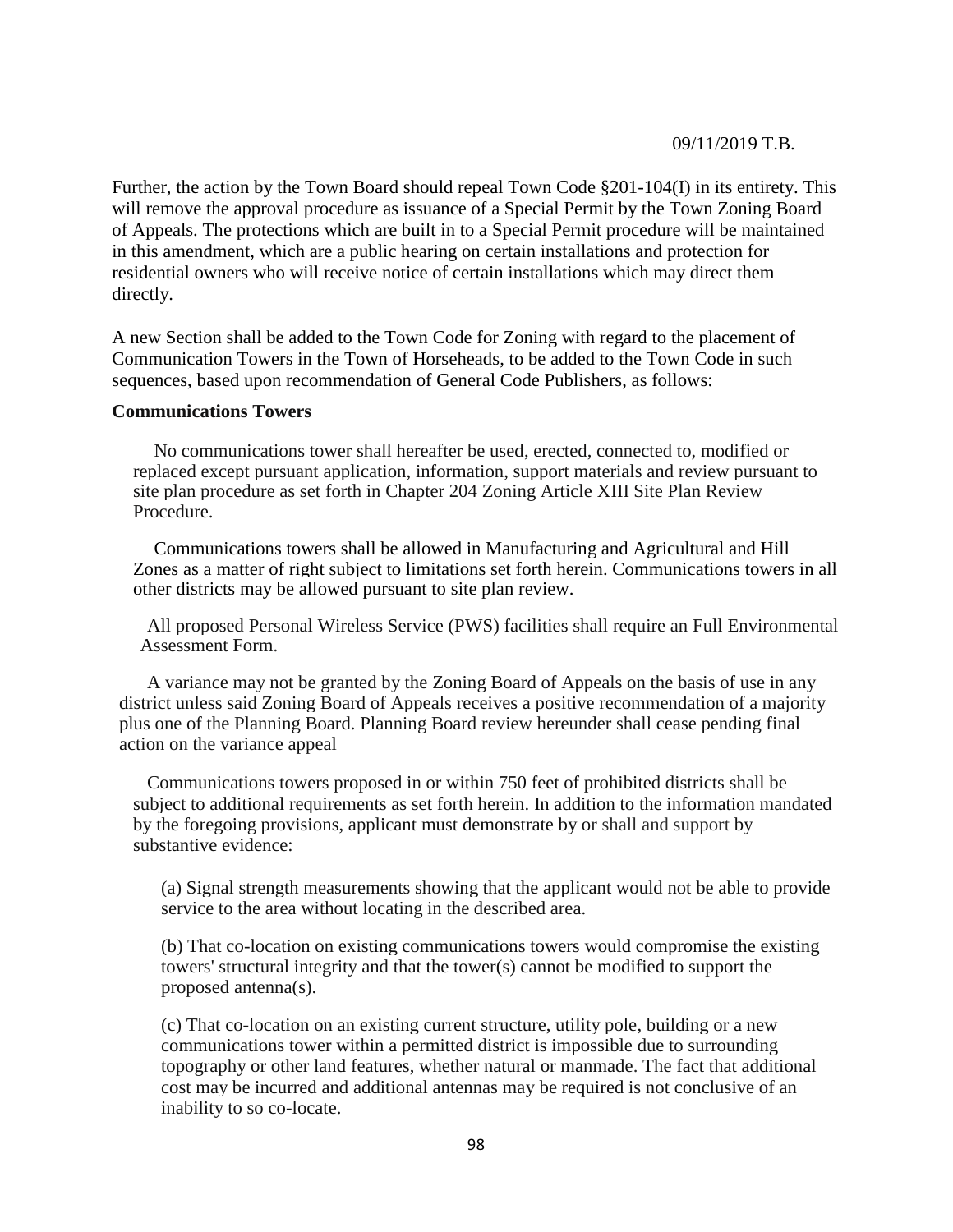2. In the event the applicant meets the criteria of Subsections A and B above, subject to all other requirements of this chapter, a proposed facility located outside a district zoned for towers or within 750 feet of a prohibited district must meet the following additional criteria:

(a) If the communications tower is less than 35 feet in height or the PWS antennas are to be located on a structure of less than 35 feet, the Planning Board in its discretion may require that the communications tower and/or antennas be completely camouflaged to blend with the surroundings, including but not limited to:

(1) The communications tower being made to look like a tree, silo or other alternative tower masking design selected by the Town in its sole discretion.

(2) Camouflage by artificial leaves, painting or other suitable method. Deteriorating camouflage or paint will be replaced at the Town's request, at the tower owner's expense.

(3) Enclosed with some modification to the structure or similar screening.

**3.** If applicant has proven that a communications tower greater than 35 feet is needed to provide the required coverage, the Planning. Board may require that more than one communications tower being 35 feet or less be built in lieu of a single taller communications tower in order to provide the required coverage. In such case, all of the criteria of this chapter must be fulfilled for each such communications tower.

**4.** In all events of communications tower being located in prohibited districts with a Planning Board approval or a variance, the applicant must provide substantial foliage and landscaping within the vicinity of the communications tower as well as landscaped buffer areas, the adequacy of which shall be determined by the Planning Board.

The following information is required in addition to the information and documents mandated by Code of the Town of Horseheads, Site Plan Review Procedure. This information is subject to Planning Board review processes.

**1.** A full application on a form supplied by the Town attested to by a licensed professional engineer:

**2.** A Long Form Environmental assessment form (EAF), including a site description that identifies and describes:

(a) The proposed communications tower and any facility, including but not limited to:

(i) the type of service and facilities to be provided;

(ii) the size of applicant's trading area (overall network area) within the Town and five miles beyond as licensed by the FCC;

- (iii) the size of the area to be served;
- (iv) the general service improvements to applicant's customer base that will be achieved;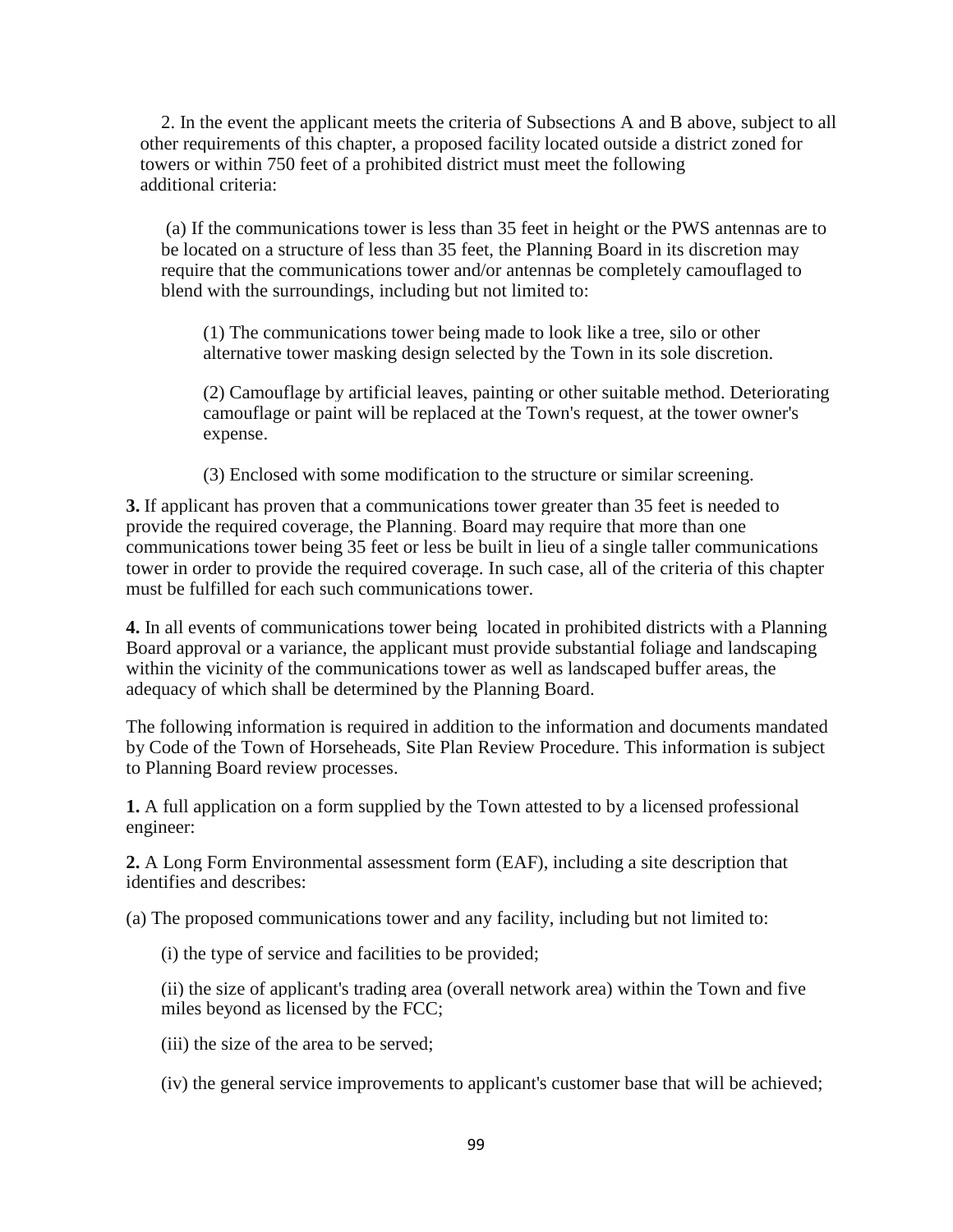(v) the need for and/or improvements in emergency communications that will be achieved;

(vi) any upgrading of necessary infrastructure (if any) for business development within the· proposed service area; and

(vii) the elimination of redundant facilities or equipment to be achieved if the proposed application is approved;

(b) Man-made topographical features at and within one (1) mile of the selected site;

(c) Environmental resources on or adjacent to the selected site, including but not limited to water bodies and wetlands;

(d) Surrounding vegetation (i.e. tree species) at the selected site;

(e) Fencing around the proposed facility;

(f) Building materials for equipment sheds;

(g) Proposed visual impact mitigation measures and a description of applicant's efforts to minimize visual impacts. If this objective cannot be accomplished, applicant shall provide an explanation why the minimization of visual impacts is technically impossible, providing substantive evidence to support this claim. Increased costs associated with minimizing visual impacts shall not be considered sufficient support of a claim of impact mitigation infeasibility.

(h) Applicant's compliance with the National Environmental Policy Act of 1969 and the National Historic Preservation Act; and .

(i) AII SEQRA Involved Agency permits required, as applicable.

**3.** The manufacturer's or applicant's design drawings pertaining to installation, stamped by a licensed professional engineer.

**4.** The applicant's maintenance and inspection schedule.

**5.** Site access, road alignment, road width, road surface type, proposed curb-cuts, anticipated construction and operation vehicular traffic to and from the site and construction parking and storage areas. Location of the curb cut is subject to NYSDOT regulations or a Town Highway work permit.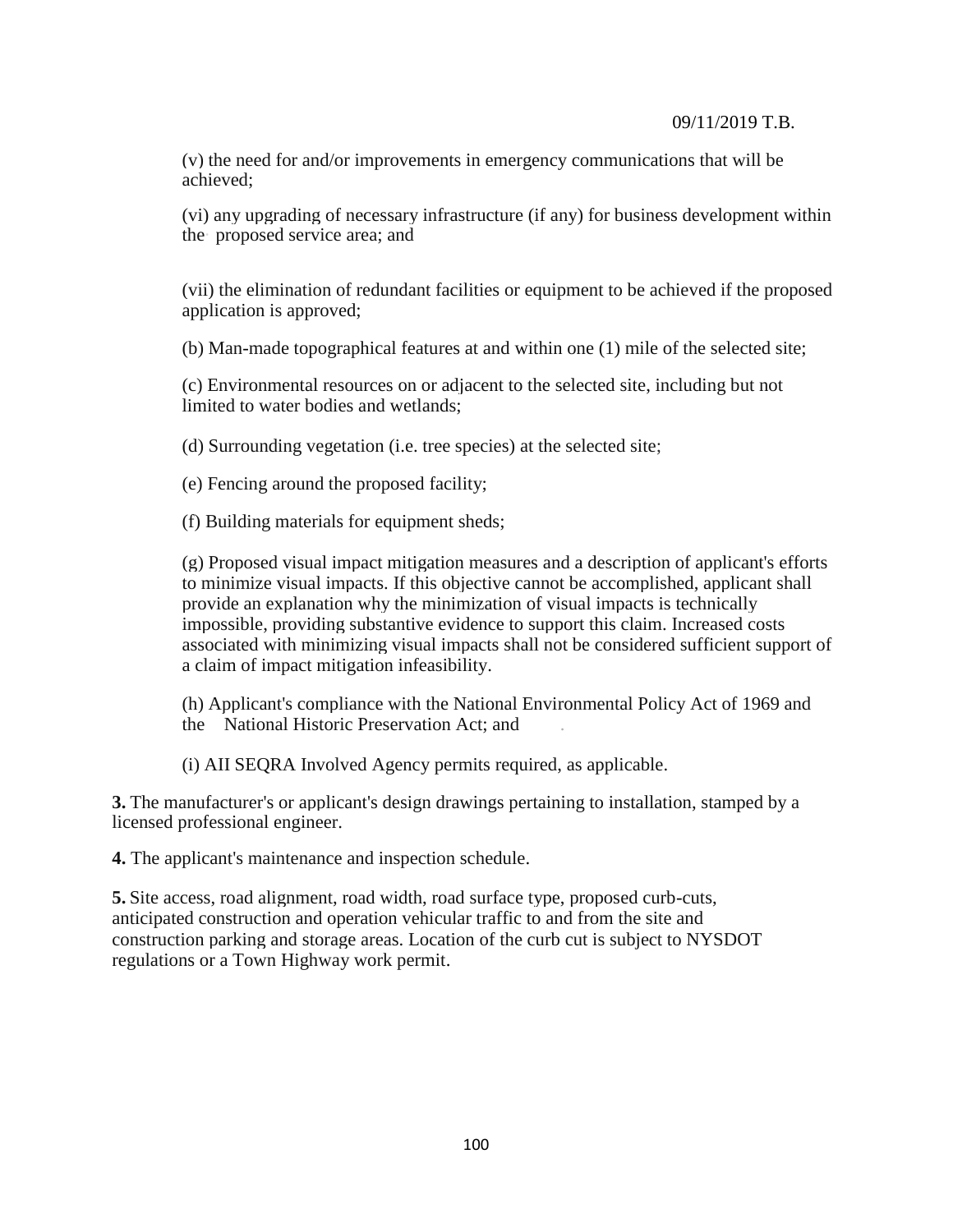**6.** Each application for installation of antennas shall include either a preliminary or a certified statement that the installation of the antennas, including reception and transmission functions, will not interfere with the radio or television service enjoyed by adjacent residential and nonresidential properties or with public safety telecommunications. In the event only a preliminary statement is submitted with the application, a final certified statement on noninterference will be provided and approved by the Town prior to the issuance of a permit. A Town-approved professional engineer shall prepare the statement.

**7.** A safety analysis and certification by a licensed professional engineer that the proposed facility will be in compliance with all applicable FAA and FCC laws and regulations.

**8.** Proof of the site owner's consent, if the applicant is not the owner of the site on which the applicant seeks to locate a commercial facility.

**9.** The name of the operator, owner, lessee(s) to the application, with correct direct contact information for the same.

**10.** A copy of applicant's FCC license.

**11.** Names and addresses of adjacent property owners as contained in public records.

**12.** An inventory of applicant's existing sites. Each applicant shall provide a map showing applicant's FCC-licensed service area (within the municipality and five miles beyond) with a separate map showing applicant's inventory of its existing communications towers and antenna sites within the Town and within one mile of the Town's border including, for each such structure, specific .information regarding the communications tower and/or antenna height and the location, street address, tax parcel, latitude and longitude and mean sea level height of the communications tower base.

**13.** The location of any equipment or other facilities required by each of the potential colocators or additional users, as provided for in § 204-101.D of this chapter.

**14.** A visual impacts study, generated by an appropriately licensed consultant that:

(a) Complies with the NYS Department of State Model Visual Impact Analysis methodology;

(b) Complies with §§ 204-101.I-I and 204.101.I-K;

(c) Describes the natural and manmade character of the area surrounding the proposed facility's site, including identifying highways and residential and commercial streets and roads, vegetation, land use and visually sensitive sites including but not limited to parks, historic sites and public access facilities (such as trails and boat launches) within a five (5) mile radius of the proposed facility's site;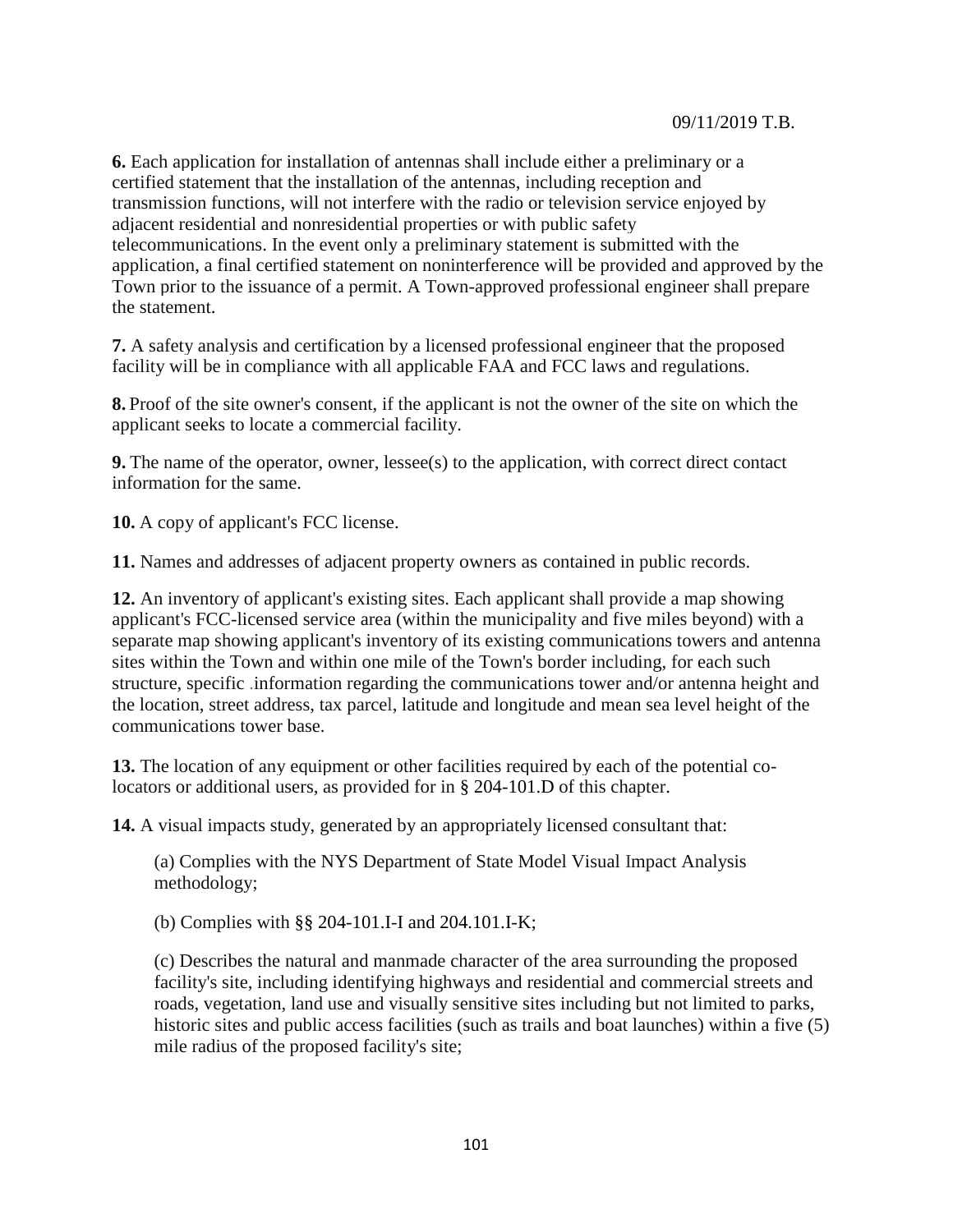(d) Includes a computer-imaged photograph of any proposed communications tower as it would appear on the site, including any proposed attachments, from at least three different angles selected by the Town and during all four seasons of the year;

(e) Includes a list of key viewer groups, including but not limited to residents, hikers, motorists, campers and boaters;

(f) Identifies key viewpoints, such as public roads, recreation areas and residential developments with a determination whether the viewpoints are stationary or moving and the view's duration;

(g) Describes the width of the field of view and the horizontal viewing angle;

(h) States whether the view is through vegetation or open area;

(i) Identifies the natural and manmade features that will be seen by the view in the foreground (0 to 0.5 mile), middle ground (0.5 to 3.5 miles) and background (3.5 to 5 miles) views;

(ii) Includes a visual analysis map, line of sight profiles, and visual simulation photographs keyed to the site map consistent with visual analysis methodology;

(iii) Demonstrates applicant's compliance with the National Environmental Policy Act of 1969 and the National Historic Preservation Act; and

(iv) Includes a description of applicant's efforts to minimize-visual impacts. If this objective cannot be accomplished, applicant shall provide an explanation why the minimization of visual impacts is technically impossible, providing substantive evidence to support this claim. The Town may consider these efforts and require additional efforts if there is a reasonable basis, in the Town's sole discretion, for such requirement.

**15.** Applicant shall select a preferred alternative site based on the lowest potential visual impact and the preferred alternative site's technical and economic feasibility. Applicant shall provide the Town with:

(a) A signal propagation study for the preferred alternative site; and

(b) A detailed explanation supporting the preferred alternative site's selection that includes a demonstrated need for service supported by substantive evidence; environmental, visual and site impacts; initial development and life-cycle costs; and an explanation of why other alternative sites were not preferred.

**16.** Additional submission requirements for communications towers include:

(a) Identification and description of an anti-climbing device.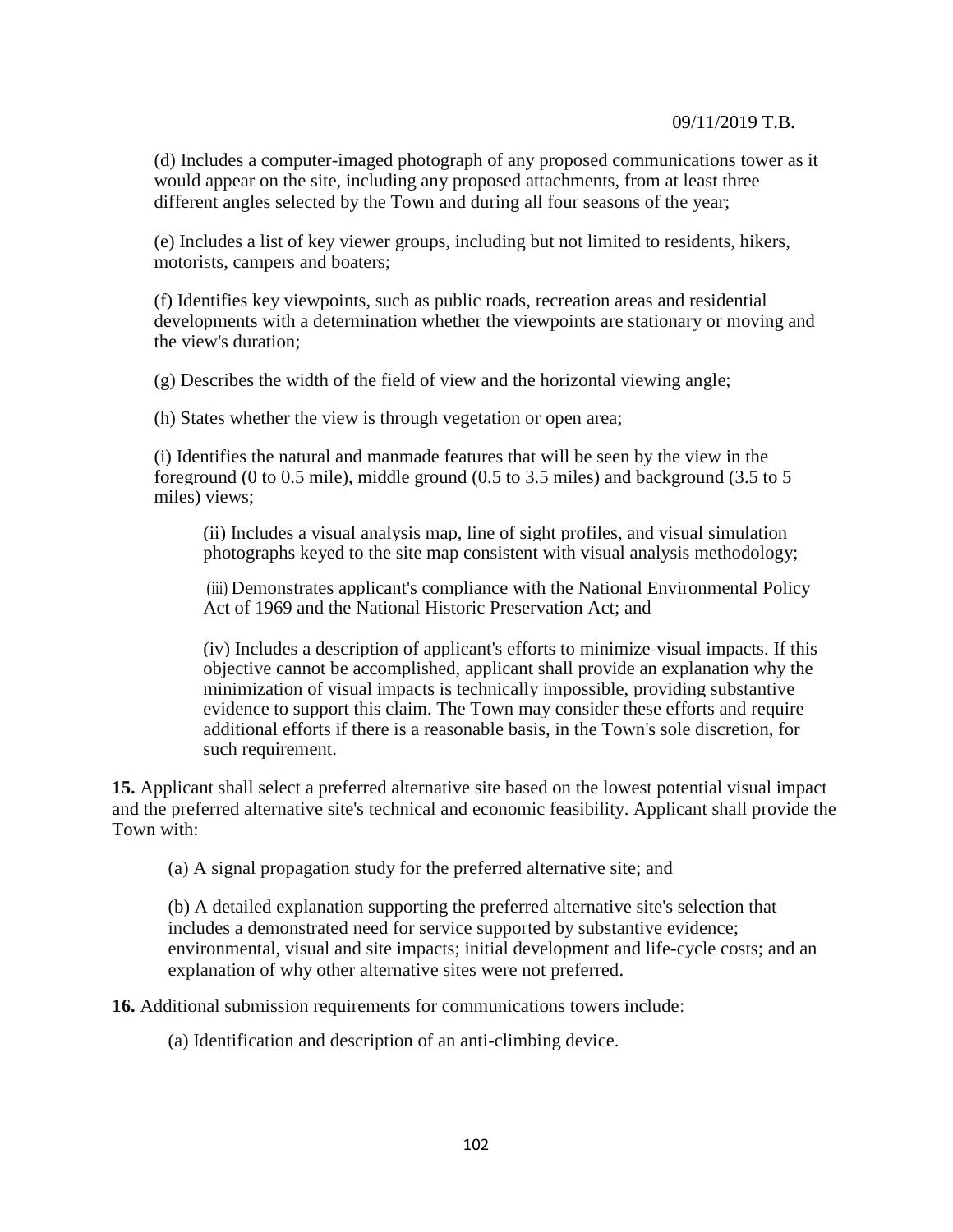(b) A report from a licensed professional engineer, which describes the communications tower, including its height and design, demonstrates the communications tower's compliance with applicable structural standards (including but not limited to foundation design, wind loading and guy wire plans) and describes the communications tower's capacity, including the number and types of antennas it can accommodate.

(c) A preliminary or a certified statement that the installation of the communications tower, will not interfere with the services enjoyed by adjacent residential and nonresidential properties or with public safety telecommunications. In the event only a preliminary statement is submitted with the application, a final certified statement on noninterference will be provided and approved by the Town prior to the issuance of a permit. A town-approved professional engineer shall prepare the statement.

(d) The site plan shall show distances between the proposed communications tower structure and structures on adjoining properties within 750 feet, together with the names and addresses of all property owners within 750 feet of the boundary of the property on which the communications tower is proposed, as contained in the public records.

(e) Identification and location of any communications towers located within one mile of the proposed communications tower, regardless of ownership.

(f) As-built drawings certified by a professional licensed engineer, within 60 days after completion of the construction.

A demolition bond or other security acceptable to the Town for the purpose of removing the communications tower if the owner fails to do so upon the communications tower disuse for a period of six months, or has been ordered removed by the Town, because the communications tower is no longer necessary to achieve or facilitate the applicant's permitted use. Such bond or security shall be automatically renewable on each anniversary until advised by the Town of Horseheads in writing that it is no longer needed.

#### **Co-location requirements.**

1. All antennas and communications towers erected, constructed or located within the Town shall comply with the following requirements:

(a) A proposal for a communications tower shall not be approved unless the Planning Board finds that the antenna planned for the proposed communications tower cannot be accommodated on an existing or approved communications tower or structure due to one or more of the following reasons: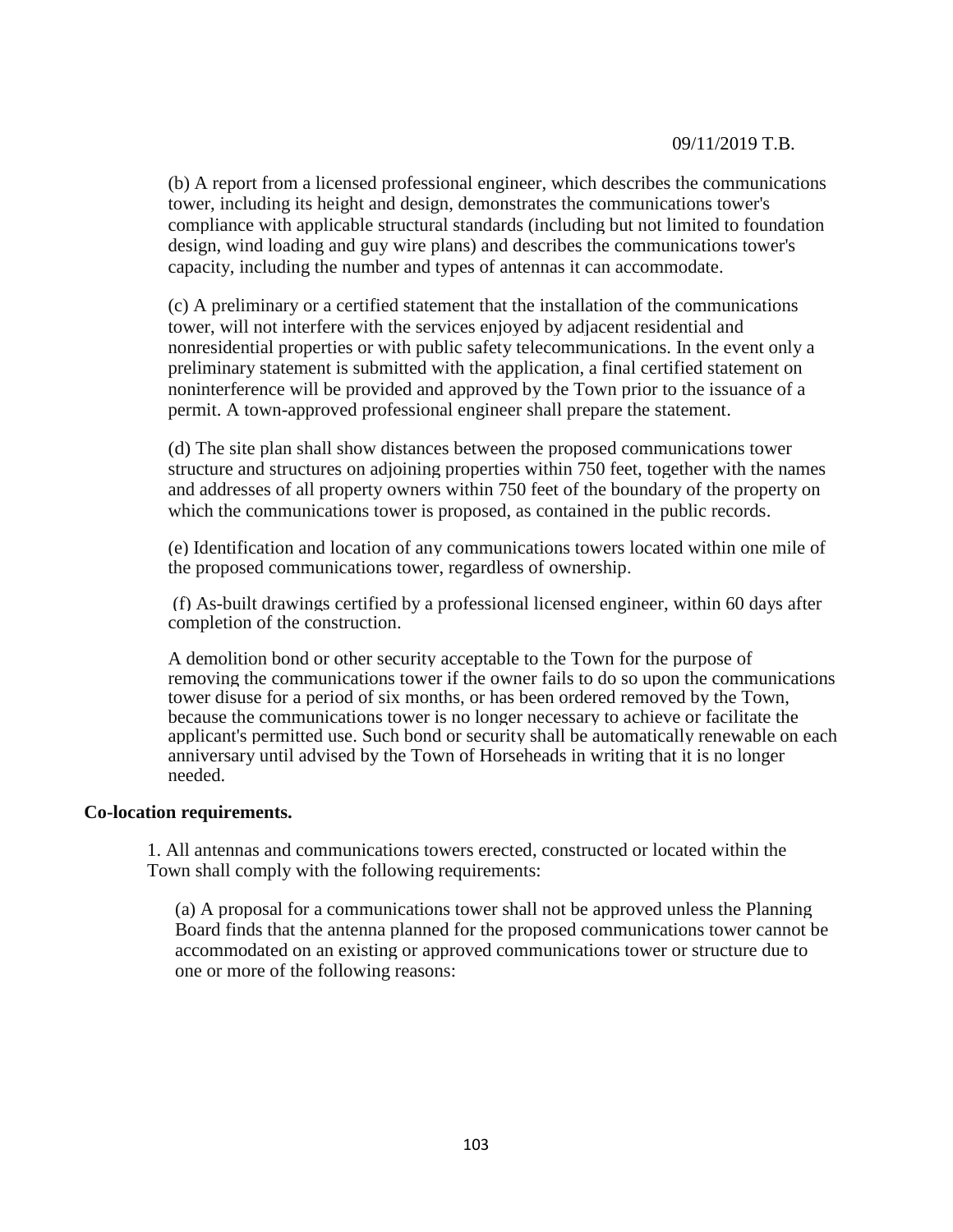(b) The antenna would exceed the structural capacity of the existing or approved communications tower or structure, as documented by a qualified professional engineer, and the existing or approved communications tower cannot be reinforced, modified or replaced to accommodate the planned or equivalent antenna. All reasonable costs of such modification or replacement of the communications tower or

structure shall be presumed to be borne by the owner of the proposed antenna.

(c) The, antenna would cause interference materially impacting the usability of other existing or planned antenna at the communications tower or building as documented by a qualified professional engineer and the interference cannot be prevented at a reasonable cost.  $\qquad \qquad$ .

(d) Existing or approved communications towers and structures cannot accommodate the antenna at a height necessary to function reasonably, as documented by a qualified professional engineer, and cannot be modified or replaced as provided for in Subsection  $A(1)(a)$  above.

(e) Other unforeseen reasons that make it infeasible to locate the antenna upon an existing or approved communications tower or structure.

2**.** Any proposed communications tower shall be designed, in all respects, to accommodate both the applicant's antennas and comparable antennas for three or more additional users. Communications towers must be designed to allow for future rearrangement of antennas upon the communications tower and to accept antennas mounted at varying heights. Additionally, the necessary land to accommodate the equipment of said additional users shall be under the control of the communications tower applicant. This control may be through ownership, lease or contract with a period of time no less than the control the applicant has over the land used for the equipment for subject communications tower application.

3**.** The applicant shall submit to the Planning Board a letter of intent committing the applicant, and his/her successors in interest, to negotiate in good faith for shared use of the proposed communications tower or structure by other providers in the future.

4**.** Co-location on communications towers, structures or land encumbered by an antenna, structure or communications tower existing prior to July 2018.

Notwithstanding anything to the contrary herein, the co-location requirements of this chapter are intended to be enforceable as to existing antennas, communications towers and structures and/or land encumbered by antennas, structures or communications towers. Accordingly, upon a renewal, extension or exercise of option for a renewal termof.an existing lease for land, structure or communications tower, a clause in any such lease, whether entered into prior to or after the enactment of this chapter, which provides for exclusivity as to the land. structure or communications tower in favor of one or more carriers shall not be enforceable against a carrier seeking co-location.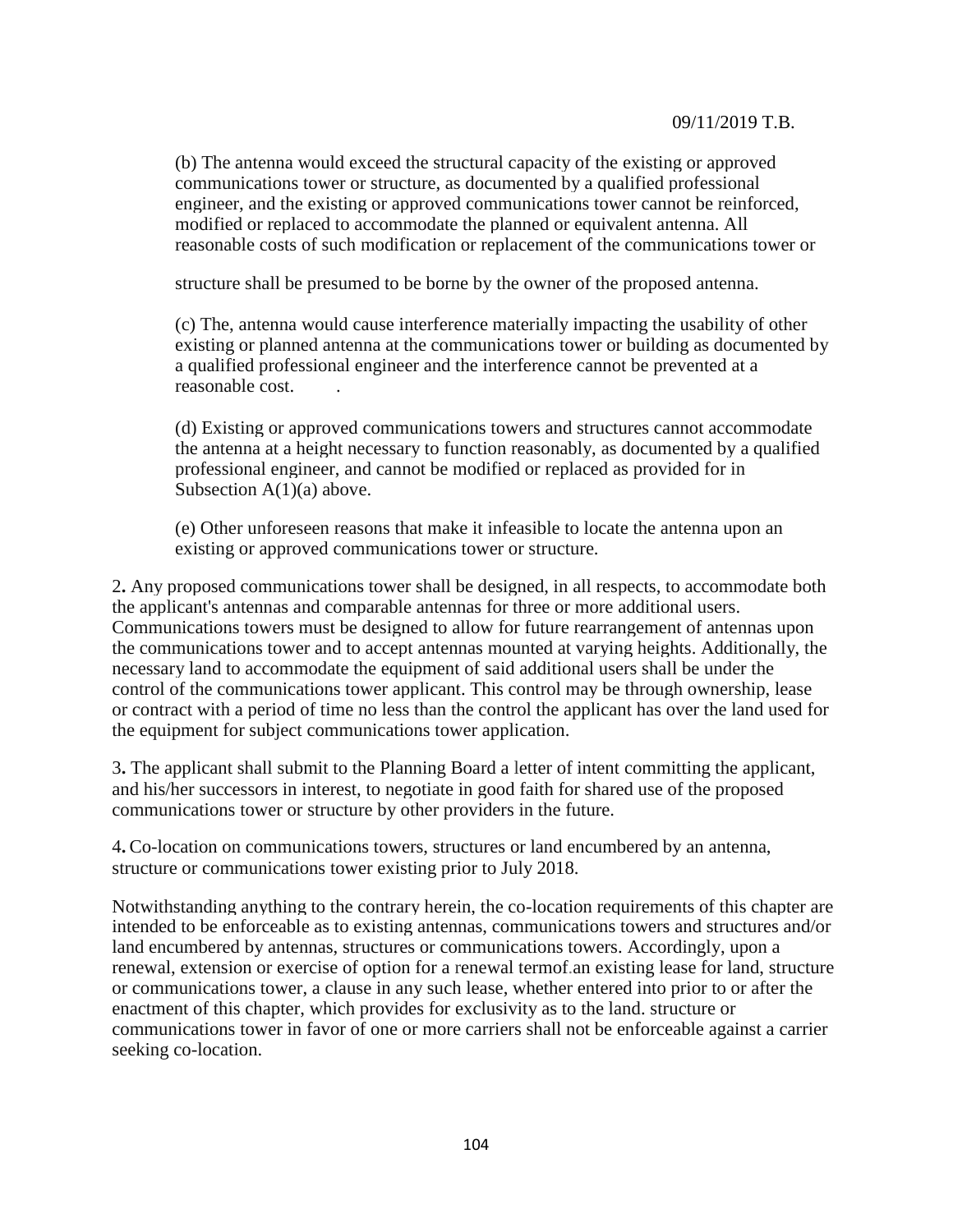## **E Adherence to local, state and federal standards; proof of compliance.**

All facilities must meet or exceed all applicable federal, state and local laws, rules, standards or regulations of the FCC and the FAA. If such standards, rules, laws. or regulations are changed or amended, at any time in the future, then the owners of such facilities shall bring those facilities into compliance with such revised regulations if such changes or amendments provide for existing communications towers and/or antennas to be brought into compliance.

## **F Inspections and licenses**.

1. Communications towers shall be inspected every five years on behalf of the communications tower owner by a licensed professional engineer for structural integrity and continued compliance with these regulations. A copy of such inspection report. including findings and conclusions, shall be submitted to the Town Clerk with the application for a license during the month of December every five years. This requirement shall be considered a condition to any specific use permit, variance or any other permit or license required by this chapter.

2. Operators shall obtain Town licenses for each communications tower and/or antenna operated pursuant to this chapter no later than January 31 of the sixth year from the year in which the communications tower or antenna initially becomes operational, and every five years thereafter. The license fee shall be set from time to time by the Town Board.

3. The operator of any facility sited within the Town of Horseheads shall submit certification every five years, signed by a New York State licensed professional engineer, verifying such facility is in compliance with all applicable federal, state and local radio frequency radiation emission standards. Such certification shall be delivered to the Town Supervisor with the application for a license during the month of December every five years. This requirement shall be considered a condition to any specific use permit, variance or other permit or license required by this chapter.

## **G Performance standards.**

1. Antenna safety. Antennas shall be subject to state and federal regulations pertaining to nonionizing radiation and other health hazards related to such facilities. The owner shall submit evidence of compliance with the FCC General Population exposure standard every five years, with the application for a license, as provided for elsewhere in this chapter. If new, more restrictive standards are adopted, the antennas shall be made to comply or the Town may restrict continued operations. The cost of verification of compliance shall be borne by the owner and operator of the communications tower.

2. Random testing. The Town of Horseheads, in its sole and reasonable discretion, reserves the right to randomly test any facility at any time for FCC compliance, at the, and existing antennas may onIy be replaced with similar antennas, but in no event shall the new antennas emit higher levels of radio frequency (RF) radiations than the antennas being replaced.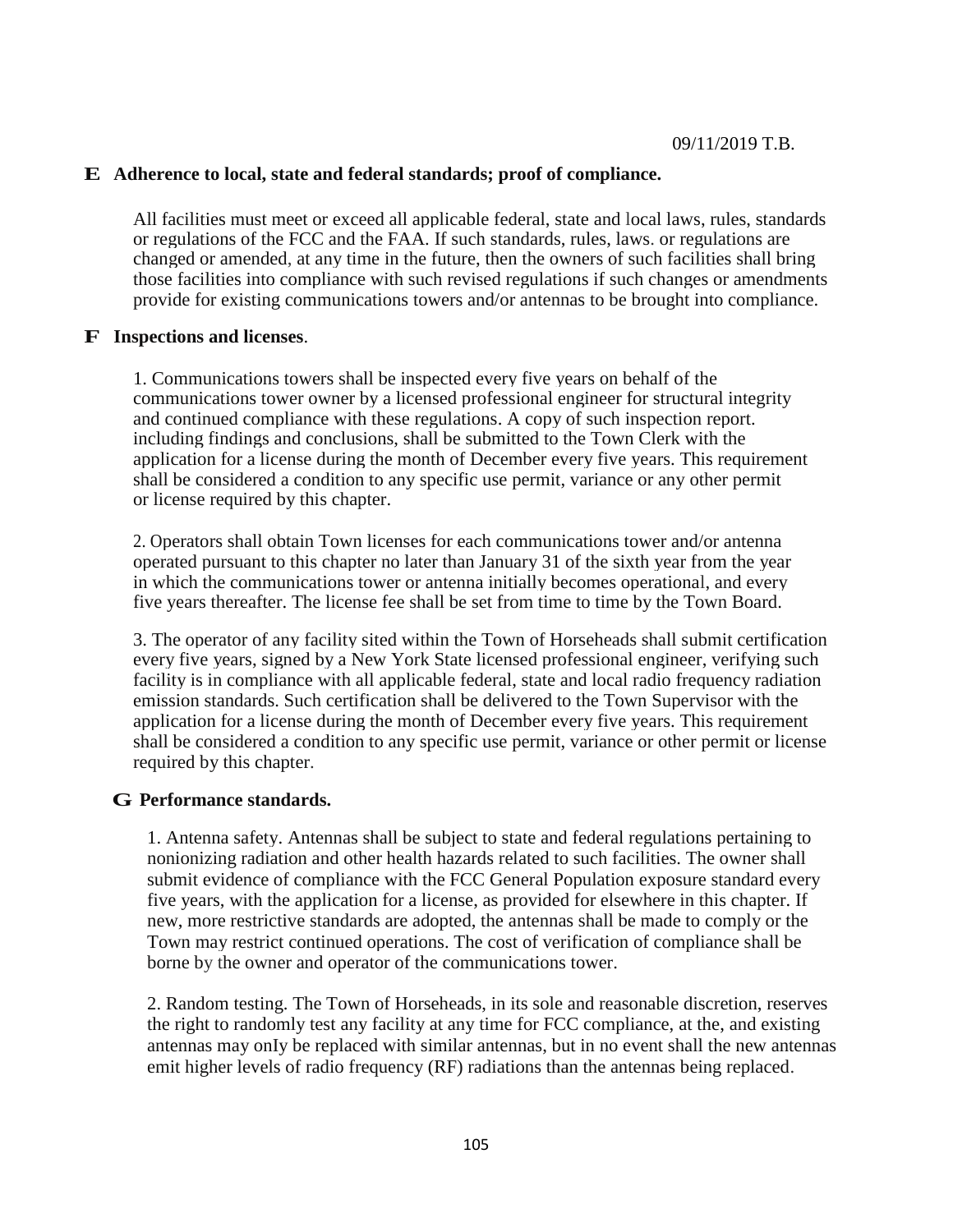3. Noncompliance. To the extent any facilities are not FCC compliant as required by Subsections and C hereof, the owner of such facilities or antennas shall have thirty (30) days to cure such non-compliance and bring its facilities or antennas to code. In the event such breach has not been corrected within thirty (30) days following written notification of non-compliance from the Town to the applicant, the Planning Board, in its sole discretion, reserves the right to (a) suspend or revoke any permits or approvals that had been previously granted for the installation of such facilities or antennas or (b) request an Immediate shut down of the respective facilities with no re-activation option unless, and until, a hearing is conducted before the appropriate local zoning authority. In the event of a permanent revocation and shut down, the removal of existing communications towers and attachments thereto shall be conducted at the owner's expense and in accordance with §204-101.M hereof.

4. Communications tower lighting. Communications towers shall be designed and sited to avoid the application of FAA lighting and painting requirements. Communications towers shall not be illuminated by artificial means and shall not display strobe lights unless the FAA or other federal or state authority for a particular communications tower specifically requires such lighting.

5. Signs and advertising on communications towers. The use of any portion of a communications tower for signs other than warning or equipment information signs is prohibited. Said signs shall not be larger than two square feet.

### **H Screening and security of communications towers and accessory structures.**

1. Existing on site vegetation shall be preserved to the maximum extent practicable, and applicant shall be required to comply with all applicable landscaping requirements for the district in which the proposed facility is to be located.

2. The base of the communications tower and any accessory structures shall be landscaped and meet the required screening of the district. The equipment shed associated with the communications tower may be separated from the communications tower to maintain vegetation necessary to achieve maximum screening;

3. Communications towers and accessory structures shall be provided with Townapproved security fencing to prevent unauthorized entry. Fencing shall be at least equal to the radius of 125% of the tower height. If tower height is increased, the fencing radius shall be increased to 125% of the new tower height. If tower is in wooded area a fire break of 50' shall be maintained from fence.

4. Backup generator fuel tank shall have proper spill containment per current DEC  $\&$  EPA law.

5. Access to site shall be locked. Keys shall be given to proper first responders and first responders shall be trained on proper entry procedures and hazards by the site developer.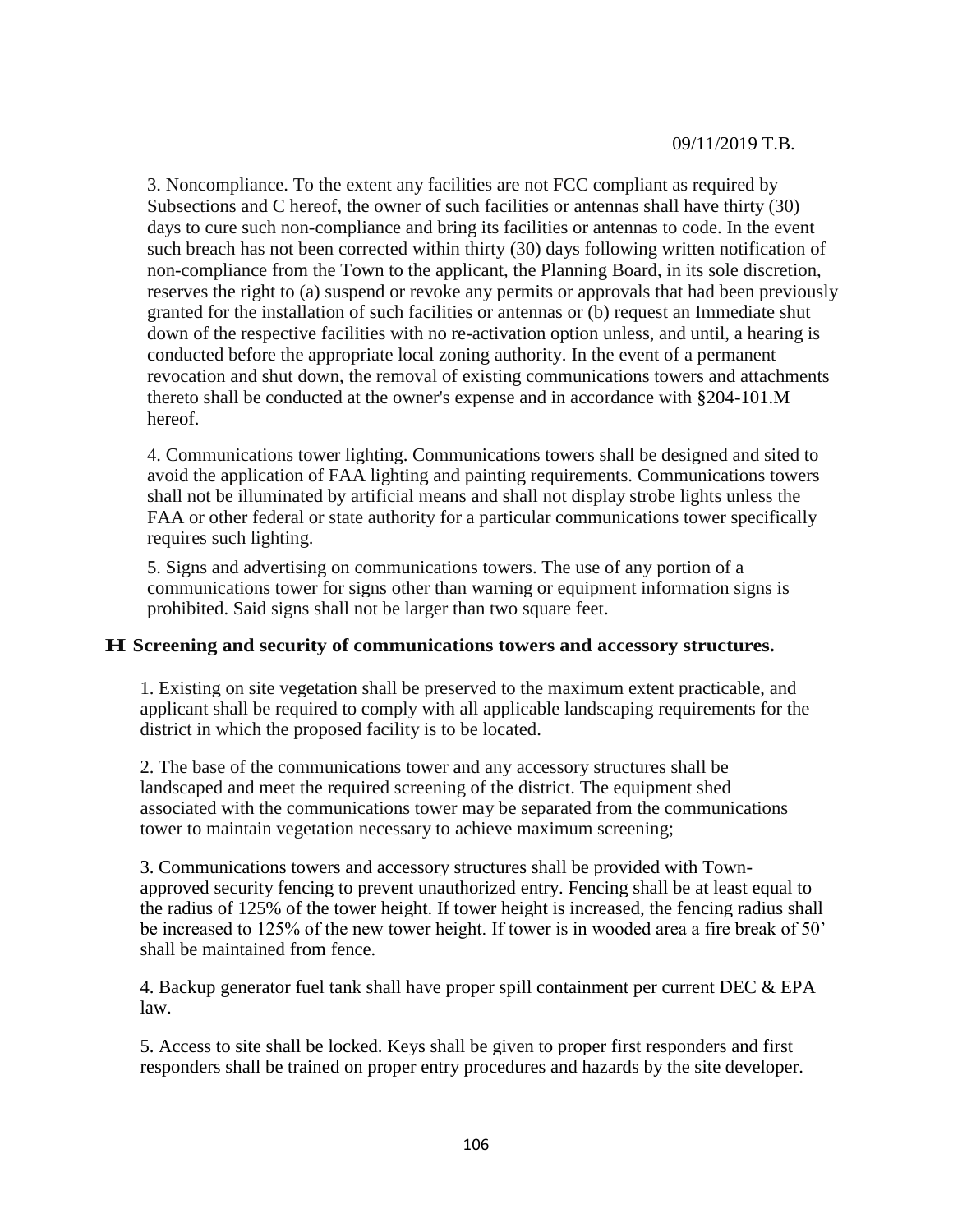6. Generators shall meet current noise levels as specified in current local, state and federal laws.

### **I Design of antennas, communications towers, accessory structures and site.**

1. Communications towers and antennas shall be designed to blend into the surrounding environment through the use of color and camouflaging architectural treatment, except in instances where the color is dictated by federal or state authorities such as the FAA. Communications towers shall be a galvanized finish or painted grey above the surrounding tree line and painted grey, black or green below the surrounding tree lines. For communications towers on structures, every antenna and communications tower shall be of neutral colors that blend with the. natural features, buildings and structures surrounding such antenna and structure; provided, however, that directional or panel antenna and omnidirectional or whip antennas located on the exterior of a building that will also serve as an antenna communications tower shall be of colors that match, and cause the antenna to blend with, the exterior of the building. Accessory structures will be designed to be architecturally compatible with principal structures on the site and adjoining sites. Applicant shall be responsible for the regular maintenance and upkeep of all said design elements.

2. The maximum height of a communications tower is limited to 100 feet above the ground upon which the antenna is placed.

3. The use of guyed communications towers is discouraged unless a demonstrated safety issue requires them. Communications towers should be self-supporting without the use of wires, cables, beams or other means. The preferred design should utilize a monopole configuration, unless the applicant can demonstrate through reports by a licensed professional engineer that an open framework construction is the only feasible method that will allow the provider to provide service to the area to be served and that a monopole will not allow for that service to be provided. In the event guys are allowed, all guy supports shall be sleeved and entirely fenced in to a height of 8 feet above the finished grade. Permanent platforms or structures exclusive of antennas that serve to increase off-site visibility are prohibited.

(a) A driveway and an appropriate parking area will be provided to ensure adequate emergency and service access. Maximum use of existing roads, public or private, shall be made. As an occasionally used facility, all pavements shall be grass block or porous material, to minimize runoff and preserve natural vegetation. Location of road cut shall be approved by the planning board and will comply with the NYSDOT and Town requirements.

(b) Any future increase in tower height shall comply with FCC regulations, so long as the final height does not exceed 100 feet. The Town Planning Board shall be notified of any proposed height increase. Application review for tower height will follow the same process as for a new tower structure as defined in Article XIII, Site Plan Review Procedure.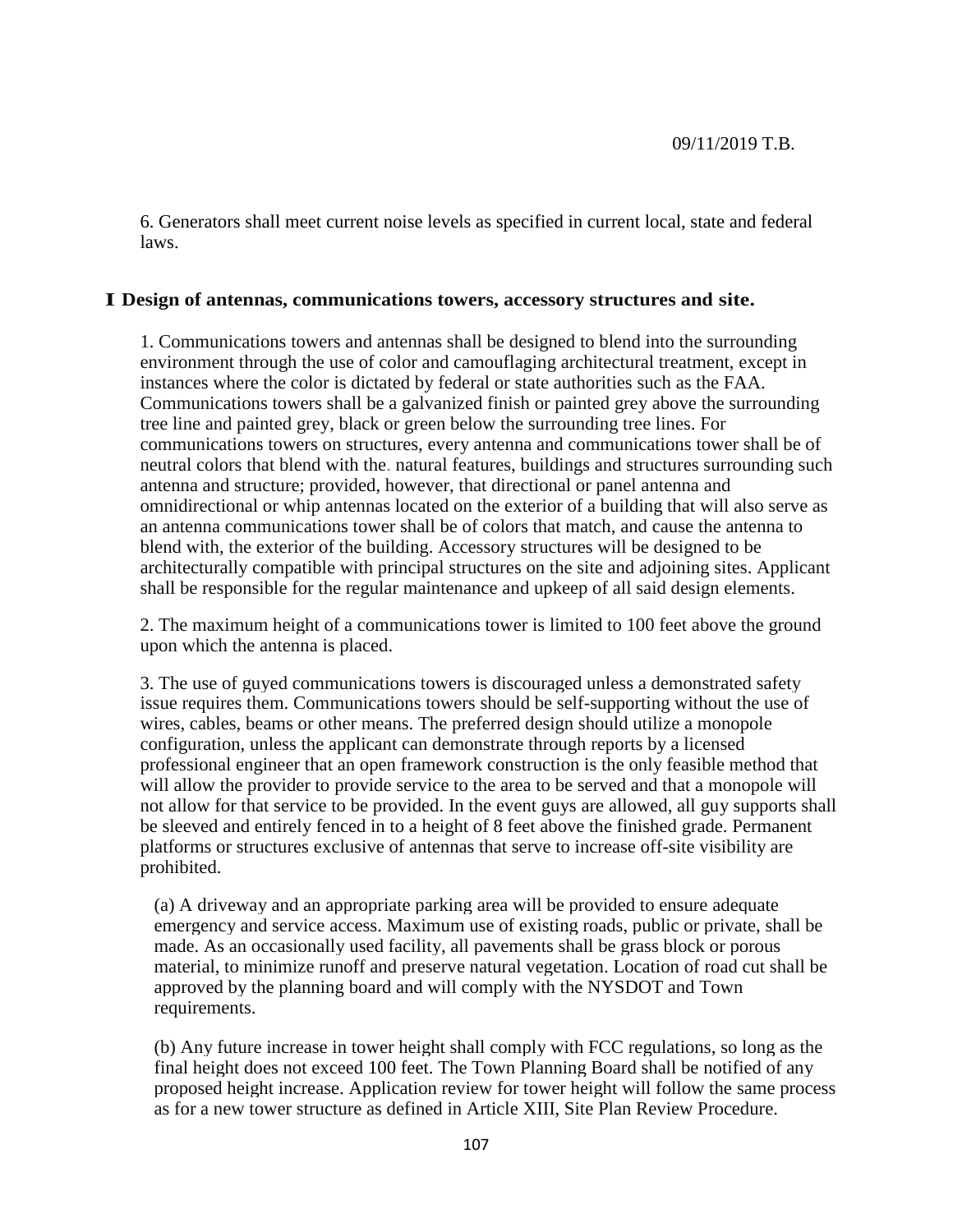## **J Communications tower setbacks and visibility.**

1. Communications tower's setback may be altered in the sole discretion of the Planning Board to allow the integration of a communications tower into an existing or proposed structure such as a church steeple, light pole, power line or similar structure.

2. Communications towers shall not be located closer than 750 feet to the nearest prohibited district. In all other cases, communications towers shall be set back from adjoining properties a distance equal to 150% the communications tower height.

3. In addition to the requirements of §204-101.I and §§§204.73, 204.77 & 204.101.

(a) Communications towers and facilities shall avoid ridge lines where the communications tower will be' silhouetted against the sky: and

(b) Communications towers and facilities shall be back-dropped by existing trees and topography.

4. It shall be demonstrated to the satisfaction of the Planning Board that the proposed facility is set back adequately to prevent damage or injury resulting from ice fall or debris resulting from the failure of a wireless telecommunications facility, or any part thereof and to avoid and minimize all other impacts upon adjoining properties, including but not limited to noise, lighting, traffic and storm water runoff.

## **K Compliance with other agencies and governments.**

The operator of every antenna shall submit to the Town of Horseheads Planning Board copies of all licenses and permits required by other agencies and governments with jurisdiction over the design, construction, location and operation of such antenna and shall maintain such licenses and permits and provide evidence of renewal or extension thereof when granted.

## **L Assignment of permit.**

Every permit granting approval of an antenna or communications tower shall state that any assignment or transfer of the permit or any rights thereunder may be made only upon 60 days prior written notice of such transfer or assignment to the Town. In the event of non-compliance, the Town shall in its sole discretion revoke the assignment and such assignment shall become null and void effective immediately.

#### **M Removal of abandoned or unused communications towers**.

Abandoned or unused communications towers or portions of communications towers shall be removed as follows:

1. The applicant shall remove all abandoned or unused communications towers and associated facilities and subsurface features, within six months of the cessation of operations unless the Planning Board approves a time extension. If the applicant is not a landowner, a copy of the relevant portions of a signed lease which requires the applicant to remove the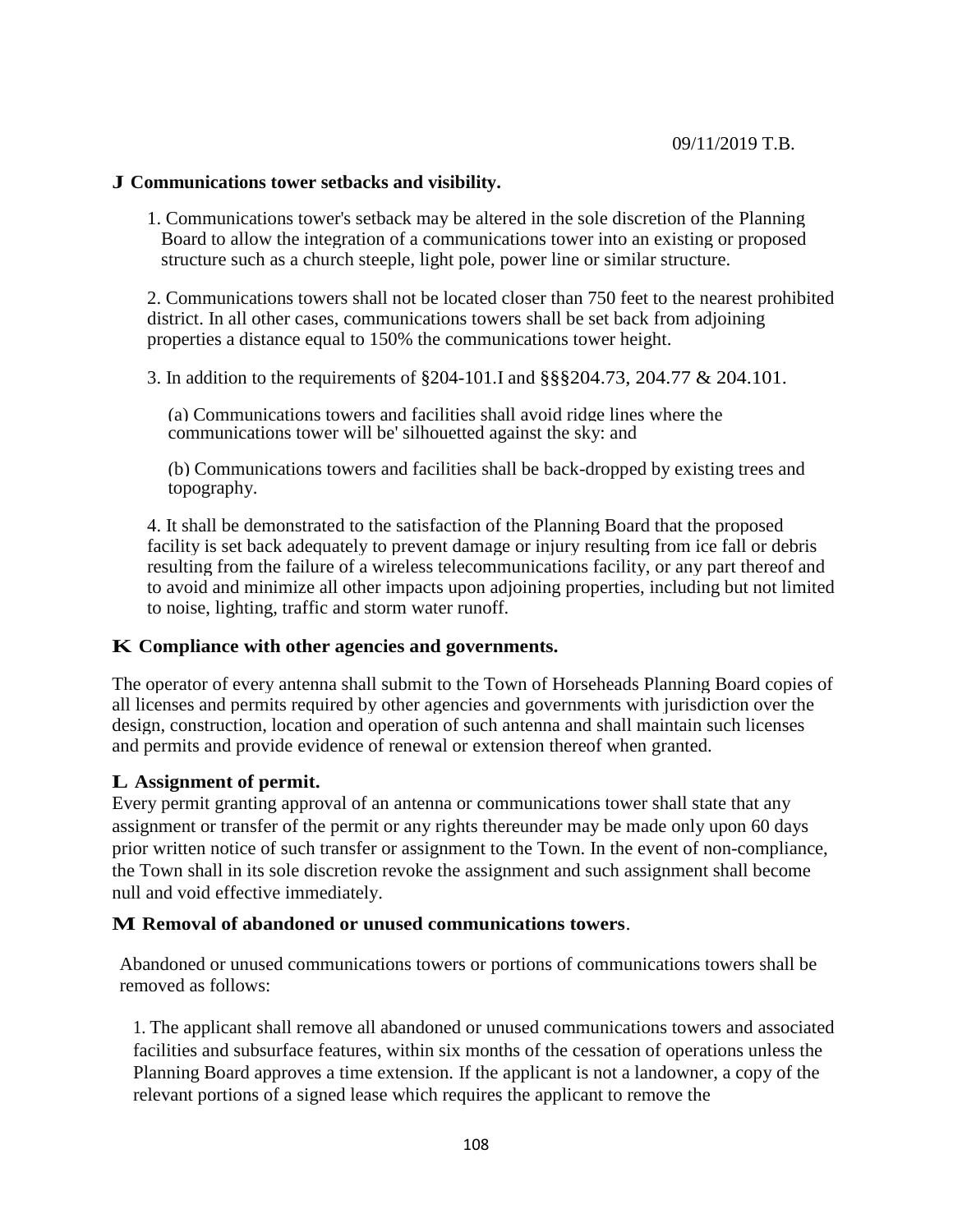communications tower and associated facilities and subsurface features upon cessation of operations at the site shall be submitted at the time of application. In the event that a communications tower, associated facilities and subsurface features are not removed within six months of the cessation of operations at a site, the Town may, at its discretion, provide for the restoration of the site in accordance with the decommissioning plan and may recover all expenses incurred for such activities from the defaulted property owner and/or operator. The cost incurred by the Town may be assessed against the property, shall become a lien and tax upon the property, and shall be enforced and collected with interest by the same officer and in the same manner as other taxes.

2. Unused portions of communications towers above a manufactured connection shall be removed within six months of the time of antenna relocation. The replacement of portions of a communication tower previously removed requires the issuance of a new specific use permit.

## **N Exemptions.**

The Town of Horseheads shall be exempt from this chapter, as shall any ambulance, emergency services, police or fire protection agencies.

## **O Fees.**

1. An applicant for licenses, permits, site plan approval and specific use permit for a facility shall submit an application fee that is established from time to time by resolution of the Town Board together with technical review fees for the costs of reviewing such applications.

2. The Town may retain technical consultants, at the expense of the applicant, as it deems necessary to provide assistance in the review of the site location alternatives analysis. These additional costs shall be limited to the consultant's review of the site location alternatives analysis, its report to the Planning Board and license application reviews.

No further action is required at this time. Matter shall be carried to the October agenda.

#### Resolution #133 of 2019

#### **RESOLUTION TO SET PUBLIC HEARING - REZONING REQUEST OF 625 BREESPORT AND 81 JACKSON CREEK ROAD TO P.U.D.**

Resolution by Mr. Fischer, seconded by Mr. Lewis

BE IT RESOLVED, that the Town Board of the Town of Horseheads hereby sets a Public Hearing to be held on October 9, 2019 at 7:30 P.M. The Public Hearing will be to consider the rezoning request of Kim Carlin and Gayle Parsons of 625 Breesport and 81 Jackson Creek Roads to Planned Unit Development.

Ayes: Fischer, Riopko, Lewis, and Edwards. Nays: None.